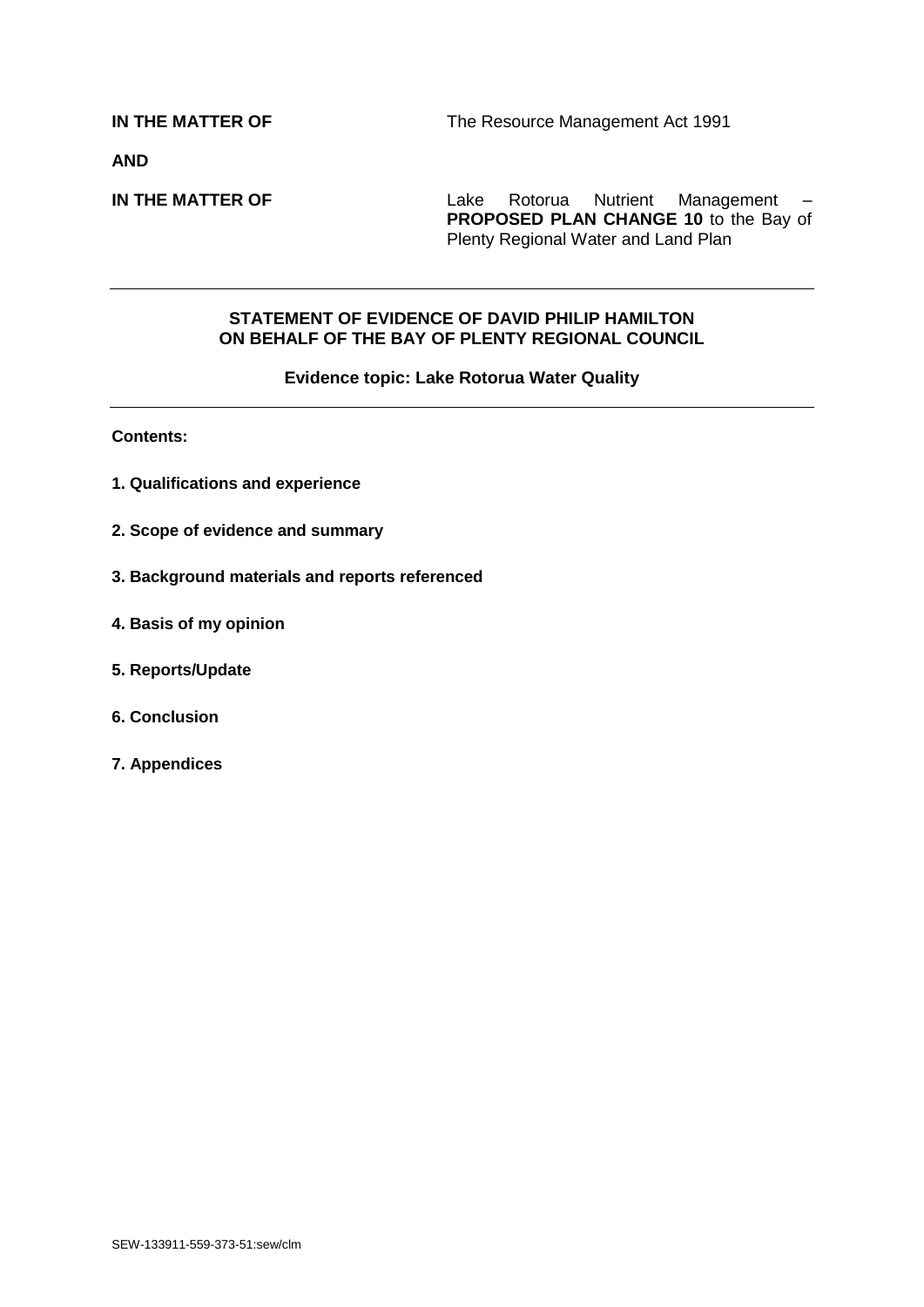## **Qualifications and experience**

- 1. My full name is **DAVID PHILIP HAMILTON**. I hold a position known as the Bay of Plenty Regional Council Chair in Lake Restoration at the University of Waikato. This is a professorial position based at the University of Waikato. I am a Principal Scientist in the Environmental Research Institute (2012-date) at the University of Waikato and hold and adjunct professorial position in the Nanjing Institute of Geography and Limnology at Nanjing, China.
- 1. I hold the following qualifications: PhD (Zoology, University of Otago, 1991) and BSc (Zoology, University of Otago, 1984).
- 2. I am a freshwater ecologist with applied and fundamental research interests in lake ecosystem modelling and management, and dynamics of nutrients and algae. I have published more than 200 peer reviewed scientific research papers on this subject matter, as well as more than 100 client reports and several book chapters. This includes more than 10 peer reviewed scientific papers and more than 10 reports on Lake Rotorua.
- 3. Much of my applied research has involved applications of predictive computer models for water quality assessments. For the Rotorua lakes, these models have been used to generate scenarios of future water quality in response to management actions. Such examples include the Lake Rotoiti diversion wall, Lake Rotoehu artificial destratification and Lake Rotokakahi catchment management. I have been a member of the Water Quality Technical Advisory Group (WQ TAG) convened by the Bay of Plenty Regional Council (BoPRC) since the establishment of the Bay of Plenty Regional Council Chair in Lake Restoration in 2002. As a member of the WQ TAG, I have contributed to statements related to the need for control of both nitrogen and phosphorus loads to Lake Rotorua to improve water quality, and to determine the relevance of nitrogen and phosphorus loads from wastewater on lake water quality.
- 4. I am a professional member of: the International Society for Limnology (Senior Associate Editor of the Society's journal *Inland Waters*, New Zealand's international representative); New Zealand Freshwater Sciences Society (in 2010 I received the Society's Medal for Outstanding Services to Freshwater and I served as President of the Society from 2010 to 2014); and the Allied Sciences of Limnology and Oceanography (ASLO). Besides editorial roles with *Inland Waters*, I am an Associate Editor with two international scientific journals: *Hydrobiologia* and *Aquatic Ecology.*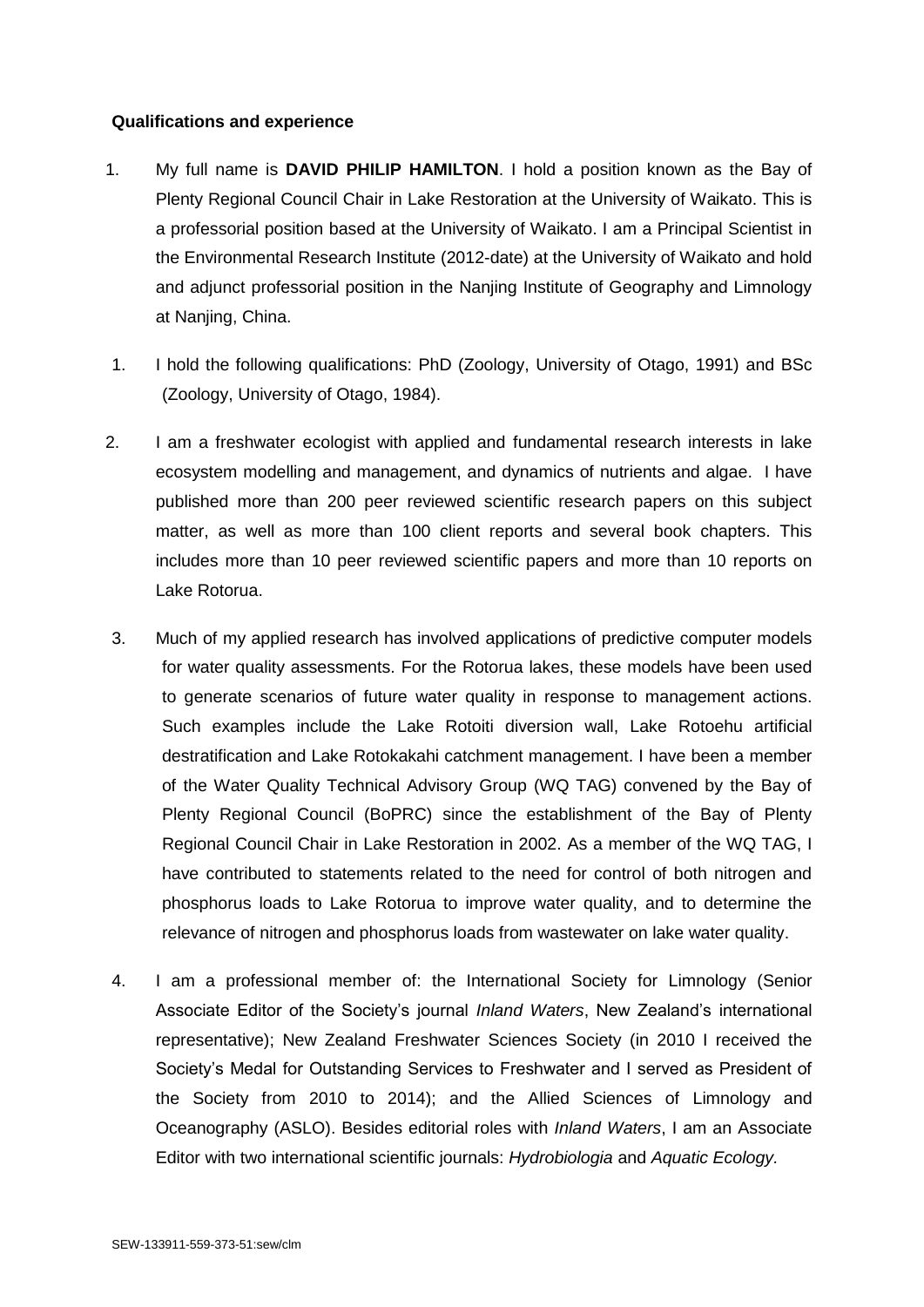- 5. I have previously presented evidence on the analysis of Lake Rotorua water quality trends: 2001-2012 for an Environment Court mediation hearing on 21<sup>st</sup> November 2012. I provided evidence to the Environment Court in respect of the Ohau Channel diversion wall [Chapple v Bay of Plenty Regional Council W77/2006 dated 8 September 2006<sup>1</sup>].
- 6. I am familiar with the Lake Rotorua Nutrient Management Proposed Plan Change 10, which intends to give effect to and reflect the operative Regional Policy Statement, including the operative policies that apply to the Lake Rotorua groundwater catchment, which seek to:
	- (a) Establish limits for the total amount of specified contaminants that enter the receiving waters within the Rotorua catchment and which states the limit of N for Lake Rotorua **[Policy WL 3B]**
	- (b) Allocate among land use activities the capacity of Lake Rotorua to assimilate contaminants within the limits established in accordance with Policy WL 3B **[Policy WL 5B],** and
	- (c) Require, including by way of rules, the managed reduction of any nutrient losses that are in excess of the limits established under Policy WL 3B **[Policy WL 6B].**
- 7. As the Bay of Plenty Regional Council Chair in Lake Restoration at the University of Waikato, I have played a central role in coordinating research projects on lakes in the Bay of Plenty region. Some projects are funded directly through the Chair and include support for student and post-doctoral research. Other projects are funded through external organisations, including the Ministry of Business, Innovation and Employment, Lake Tarawera Ratepayers' Association, Beca (as part of the assessment of environmental effects of diversion of the Ohau Channel diversion wall) and Rotorua Lakes Council (assessment of environmental effects of discharge of wastewater from Rotorua wastewater treatment plant). I am also involved in the National Objectives Framework of the National Policy Statement for Freshwater Management, as a member of panels for 'Science Review', 'Lakes' and 'Cyanobacteria'. My expertise therefore includes an understanding of the evolving

 $\overline{1}$  $1$  The wall's intention was to divert the nutrient rich Lake Rotorua water into Okere Arm in order to reduce nutrient loads to Lake Rotoiti, as the elevated nutrient levels contributed to cyanobacteria blooms in Lake Rotoiti.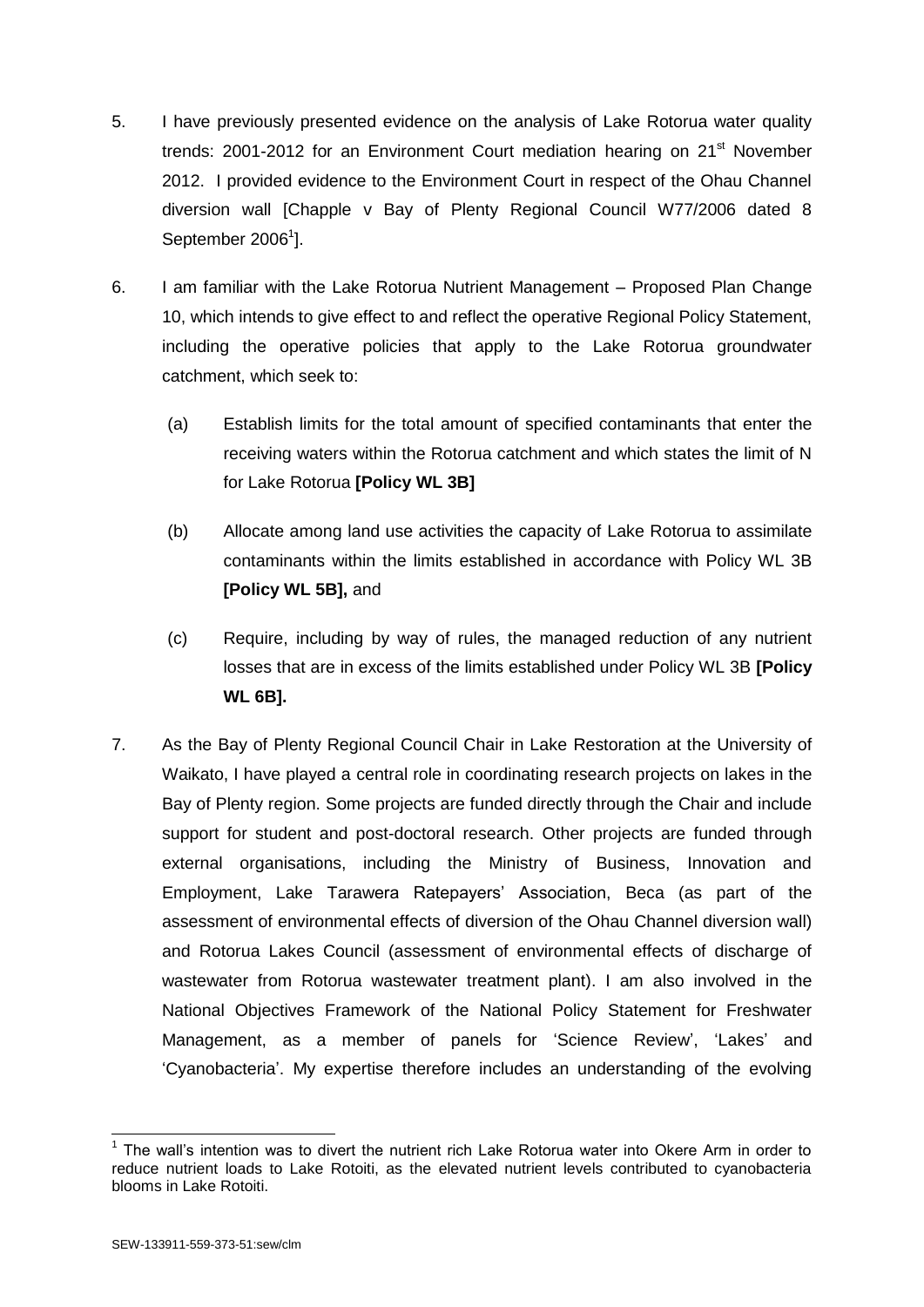water policy framework arising from the National Policy Statement for Freshwater Management (2014) and its subsequent iterations.

8. I have read the Expert Witness Code of Conduct set out in the Environment Court's Practice Note 2014 and I agree to comply with it. I confirm that the issues addressed in this statement of evidence are within my area of expertise, except where I state I am relying on the specified evidence of another person. I have not omitted to consider material facts known to me that might alter or detract from my expressed opinion.

## **Scope of Evidence and Summary**

- 9. My evidence addresses the outcomes of the work that I have done on nitrogen and phosphorus in respect of Lake Rotorua and focuses on these questions:
	- (a) How might changes in external (catchment) loads of N and P affect water quality in Lake Rotorua?
	- (b) What effects have in-stream interventions (such as alum dosing for phosphorus removal) had on observed water quality at Lake Rotorua?
	- (c) What are the sources of N and P in the catchment and the sustainable load?
- 10. When I refer to nitrogen and phosphorus in this context, it is to the analytical forms of total nitrogen and total phosphorus.
- 11. The nutrients nitrogen and phosphorus have been identified as the primary ones of concern for Lake Rotorua because:
	- (a) They show statistically significant relationships to concentrations of chlorophyll *a* (viz., phytoplankton biomass; the concentration of suspended microscopic algae).
	- (b) Dissolved forms of nitrogen and phosphorus have usually been found to stimulate phytoplankton growth in small-scale experiments (known as bioassays or mesocosms) compared with controls (no added nutrients). Concurrent nutrient additions (i.e., nitrogen plus phosphorus) usually stimulate phytoplankton growth to a greater extent than individual nutrient additions. The nature of this stimulatory response can vary in time (e.g., seasonally with water temperature) and space (e.g., proximity to inflows) (Abell et al. 2014). The dissolved forms of nutrients – nitrate and/or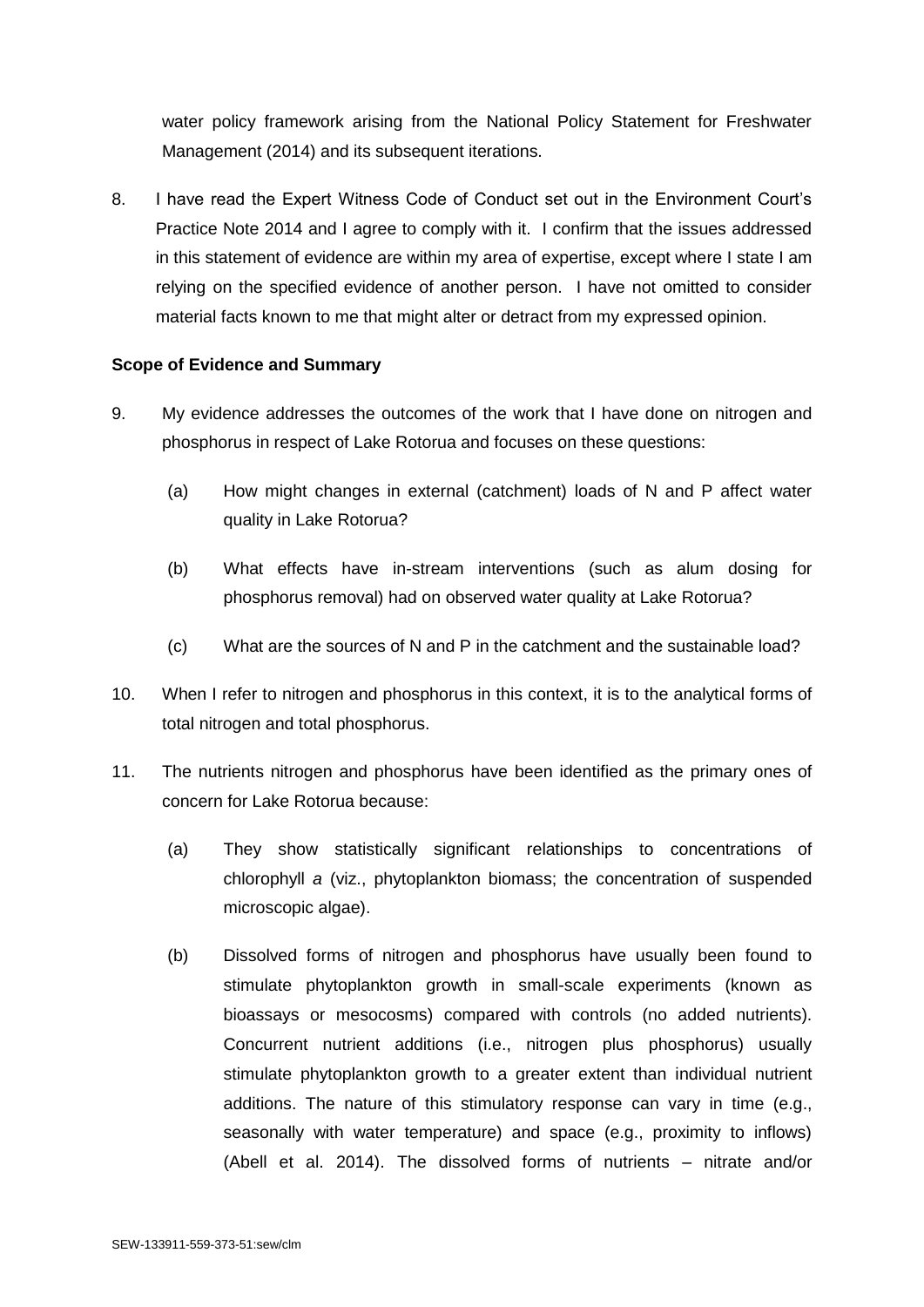ammonium, and phosphate commonly used for these experiments are constituents of nitrogen and phosphorus in their total form.

- (c) Dissolved (viz.,bioavailable) forms of nitrogen and phosphorus are commonly depleted to very low levels in Lake Rotorua during periods of increased growth of phytoplankton, often associated with elevated water temperature and high light levels (e.g., summer-autumn). This is consistent with these nutrients being available at concentrations that are limiting the growth of phytoplankton at these times.
- 12. Between 2011 and 2014, I have carried out the following studies:
	- (a) Modelling of the effects on water quality of alum dosing of two inflows to Lake Rotorua and comparisons with external nutrient load reductions (Hamilton et al. 2015). Alum (aluminium sulfate) is used as a remediation (geoengineering) material to bind phosphorus and render that phosphorus unavailable for phytoplankton growth (see Douglas et al. 2016). The study by Hamilton et al. (2015) found that: (1) alum dosing of two stream inflows (Utuhina Stream commencing 2006 and Puarenga commencing 2010) was responsible for recent improvements in water quality of Lake Rotorua, enabling the Trophic Level Index (TLI) target (4.2) in the Regional Water and Land Plan to be attained in 2012, and (2) major reductions<sup>2</sup> in catchment phosphorus loads would be required to similarly replicate the impacts of alum dosing, assuming nitrogen loads remained unchanged.
	- (b) A study into the environmental effects of treated wastewater discharge to Lake Rotorua (Abell et al. 2015). This report was aligned with a decision of the Rotorua Lakes Council to remove treated wastewater discharges from the Whakarewarewa forest of the Puarenga catchment of Lake Rotorua, and seek an alternative discharge option. This study updates the modelling described in 12(a). It provides a comprehensive documentation of the major assumptions involved in the model set-up. Twenty-eight model scenarios were run to simulate different nitrogen and phosphorus loads to the lake associated with a variety of wastewater treatment and discharge options, and different alum dosing regimes. The effects of the different wastewater

 2 The reductions required to naturally replicate the effects of alum dosing are much greater than the reductions required to meet the sustainable lake load of P in conjunction with the reductions in N. In lay terms, we just could not remove enough P from inputs to the Lake to achieve this, and so need to also reduce N.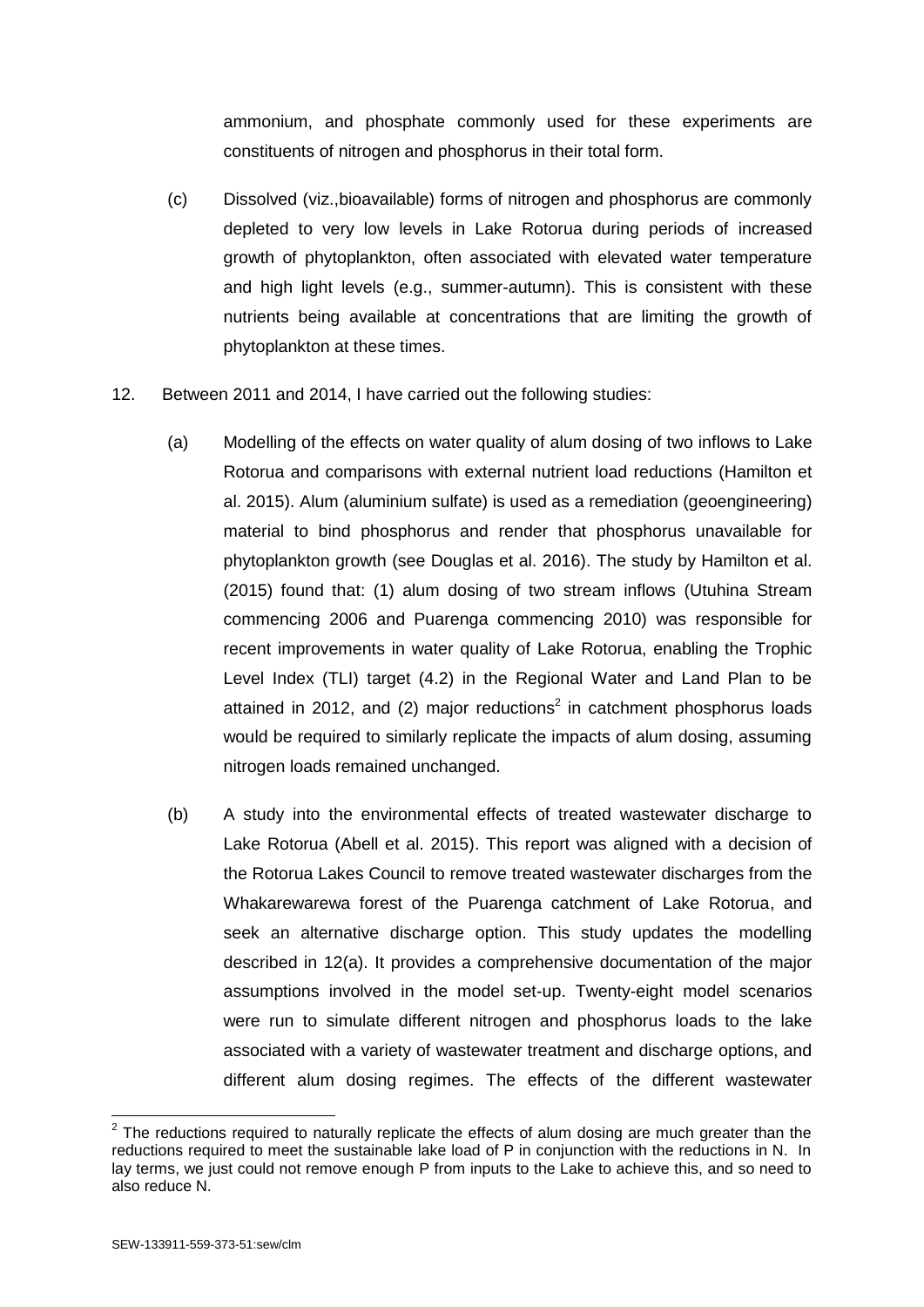treatment options, representing slightly different nitrogen and phosphorus loads to the lake from variations in wastewater treatment methods, were negligible to minor as expressed by the TLI value. The nitrogen load reductions proposed under PC10 are more than an order of magnitude larger than those associated with the total load from treated wastewater.

- (c) A report on anthropogenic phosphorus loads to Lake Rotorua (Tempero et al. 2015a). Phosphorus loads originate from natural sources (e.g., weathering of bedrock which releases phosphorus) and anthropogenic sources (e.g., fertiliser use, intensive land uses). This report quantified the relative contributions of phosphorus from natural and anthropogenic sources in the catchment, so that phosphorus management options could be considered with the aim of reducing phytoplankton biomass in Lake Rotorua. The report provides an understanding of the fraction of catchment phosphorus loads which may be amenable to land use management and controls, and how these sources can be managed concurrently with nitrogen load reductions envisaged under PC10, to achieve the TLI target of 4.2 for Lake Rotorua.
- 13. These studies are presented in three reports (Hamilton et al. 2015; Abell et al. 2015; Tempero et al. 2015a). Copies of these reports have been uploaded to the "Rotorua Te Arawa Lakes Programme" website, and form part of the Science reports library. The reports are also referenced and summarised in the section 32 report produced by the Regional Council in support of the Proposed Lake Rotorua Nutrient Management Rules Plan Change 10: Appendix 12.
- 14. My evidence is based upon these reports.
- 15. Conclusions arising from the report by Hamilton et al. (2015) are given below:
	- (a) *Improvements in TLI with alum dosing:* Since the mid-2000s, there has been a general decline in the TLI of Lake Rotorua (i.e. improved water quality; Abell et al., 2012; Smith et al., 2016), and the annual average TLI reached the target value of 4.2 in 2012 and 2014 (BoPRC, 2015a). The TLI is derived from equally-weighted, scaled measurements of total nitrogen concentration, total phosphorus concentration, chlorophyll *a* concentration and Secchi depth. The TLI target for Lake Rotorua is 4.2 (BoPRC et al., 2009), which is at the lower end of the eutrophic category (4.0–5.0; Burns et al., 1999). Lower values of TLI correspond to higher levels of water quality.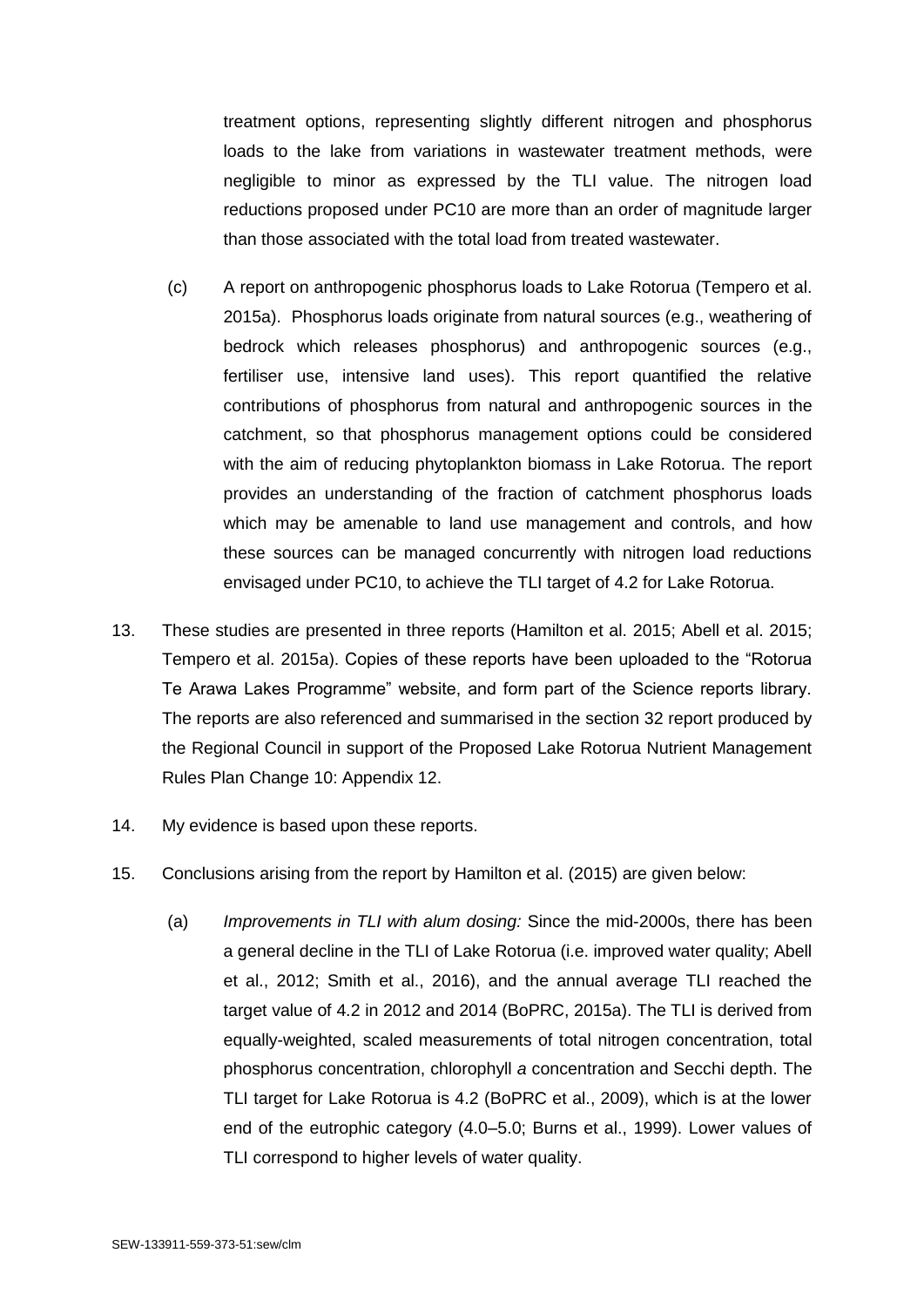- (b) *Concentrations of nitrogen and phosphorus in lake water have declined but stream loads and concentrations have not declined since c. 2006.* Based on our findings, a significant factor contributing to recent improvements in water quality is the action of dosing aluminium sulfate (alum) to Utuhina Stream (2006) and Puarenga Stream (2010). Concurrently, concentrations of nitrogen and phosphorus in stream inflows to Lake Rotorua showed no indication of decrease.
- (c) *Alum dosing has been highly effective in reducing levels of dissolved reactive phosphorus in the two stream inflows where the dosing takes place.* The alum dosing regime at Lake Rotorua inflows has been highly effective in adsorbing ('locking up') dissolved reactive phosphorus (DRP) in the stream inflows, particularly above certain threshold dosing concentrations (c. 100 kg day<sup>-1</sup> Al in Utuhina Stream and 75 kg  $d<sup>-1</sup>$  Al in Puarenga Stream). Alum dosing has resulted in low dissolved reactive phosphorus concentrations and low ratios of DRP to total phosphorus (DRP:TP) in the stream inflows below the dosing point.
- (d) *The effectiveness of the alum dosing has extended beyond stream inflows*  and into the lake. On the basis of DYRESM-CAEDYM<sup>3</sup> model simulations, it can be surmised that alum dosing has impacted on lake concentrations beyond immobilising DRP in the Utuhina and Puarenga Steam inflows. Alum dosing of these inflows not only reduces DRP loads from the inflows, but also results in 'excess' alum entering the lake where it continues to 'lock up' phosphorus and remove it from the water column via sedimentation to the lakebed sediments.
- (e) *Alum dosing may bring about high rates of sedimentation of organic matter in the lake, thereby removing particulate nitrogen and phosphorus.* Considering the relatively low levels of DRP in the lake compared with levels in the two stream inflows above the respective dosing plants, it is possible that the mode of action of the aluminium may be slightly different between the inflows and the lake. Flocculation of organic material and subsequent sedimentation of

 $\overline{a}$  $3$  DYRESM-CAEDYM comprises a hydrodynamic model (DYRESM – Dynamic Reservoir Simulation Model) coupled to a water quality model (CAEDYM – Computational Aquatic Ecosystem Dynamic Model). DYRESM-CAEDYM is the most widely cited aquatic ecosystem model in the scientific literature (Trolle et al., 2012) and Hamilton was the original developer of the CAEDYM model. The model has been applied to several lakes in New Zealand for long-term (multi-year) simulations, to understand in-lake processes and inform management decisions.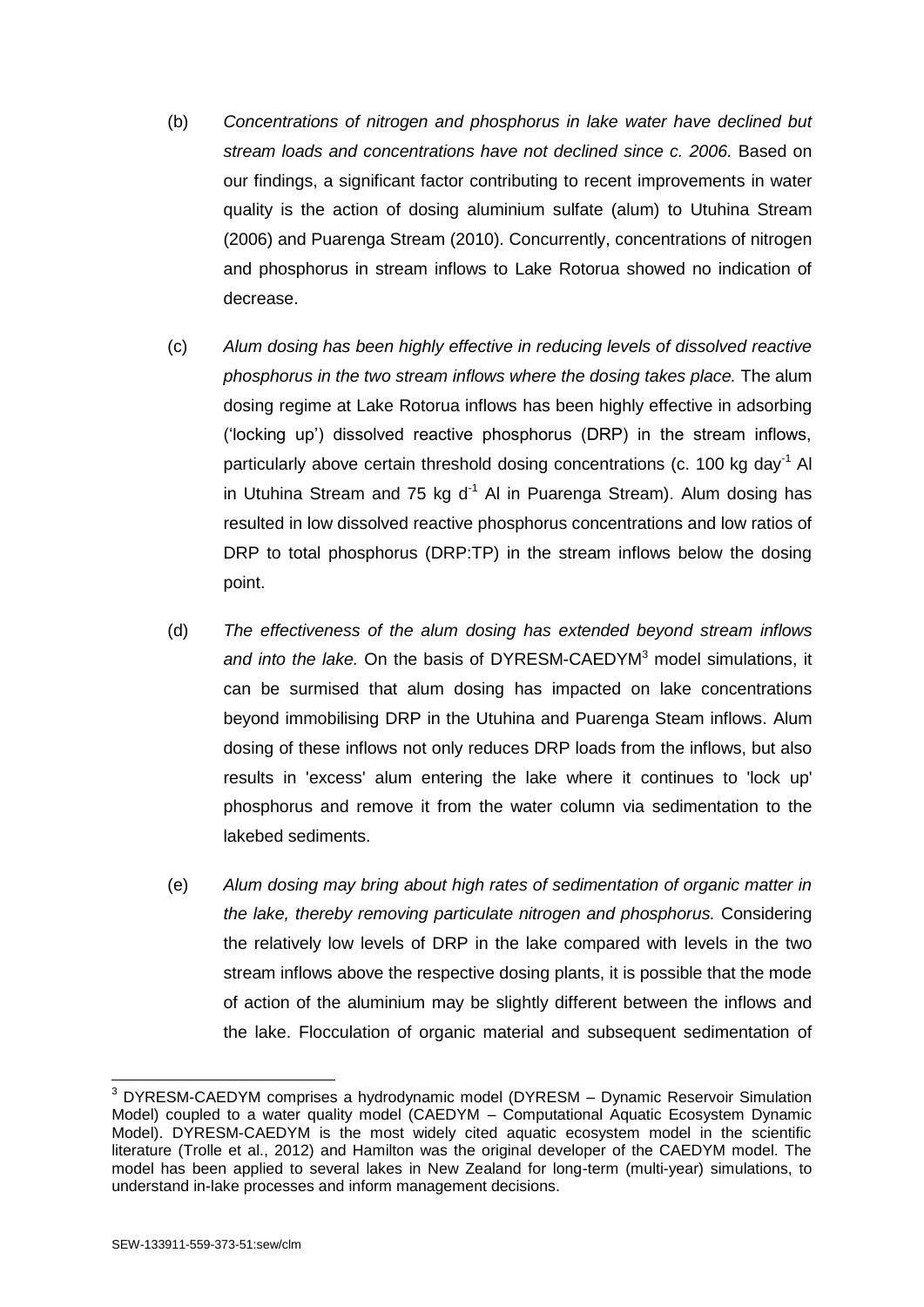the floc may increase under the relatively quiescent conditions in the lake and there is evidence for this effect in the marked decreases in both total phosphorus and total nitrogen concentrations after 2010, when high rates of alum dosing were undertaken in the two streams.

- (f) *Alum dosing may have altered the composition of lakebed sediments, which would reduce loads of nutrients from lakebed sediments.* High-frequency dissolved oxygen measurements from 19 m depth at the lake buoy site show a substantial decrease in the frequency of anoxia<sup>4</sup> over the past 2-3 years. The consistency of this reduction indicates that alum has directly or indirectly altered the composition of the bottom sediments, in a way that has resulted in lower rates of oxygen consumption and reduced rates of nitrogen and phosphorus release from the sediments. The direct mode of action of alum may be due to changes in the chemical composition of bottom sediments from alum floc deposition. The modified bottom sediments may have lower rates of oxygen consumption. In addition, improvements in lake trophic status and reductions in the rate of organic matter deposition (lake-wide as opposed to adjacent to the inflows) may reduce oxygen consumption rates.
- (g) *Persistence of the benefits of alum dosing might be expected for 2-3 years following its discontinuation.* Based on a conservatively estimated (i.e., low) sedimentation rate of 0.3 m  $d<sup>-1</sup>$  for alum flocs and a mean depth of 10 m for Lake Rotorua, calculations indicate that around 40% of the alum floc would persist after 30 days and about 7% after 90 days. More persistent effects (i.e., >90 days) are likely to be associated with the way in which deposited alum flocs alter the bottom-sediment composition. Based on the progressive reduction in the rate of oxygen consumption in the bottom waters over 2-3 years following intensive stream alum dosing, legacy effects of alum dosing may persist over a period of around 2-3 years following termination of dosing.
- (h) *Alum dosing was the primary factor identified in the progressive reduction in TLI values in Lake Rotorua from 2008-12.* Lake model simulations without the stream alum dosing resulted in a TLI3 value approximately 0.5 units higher than for the simulation without alum. This three-parameter TLI value (including nitrogen, phosphorus and chlorophyll *a*) was calculated as a mean from a multi-year simulation period as Secchi depth is not a direct output from

 4 Absence of free dissolved oxygen in water. Other oxidised species (e.g., nitrate, sulphate) have generally not been reduced and are still present in water.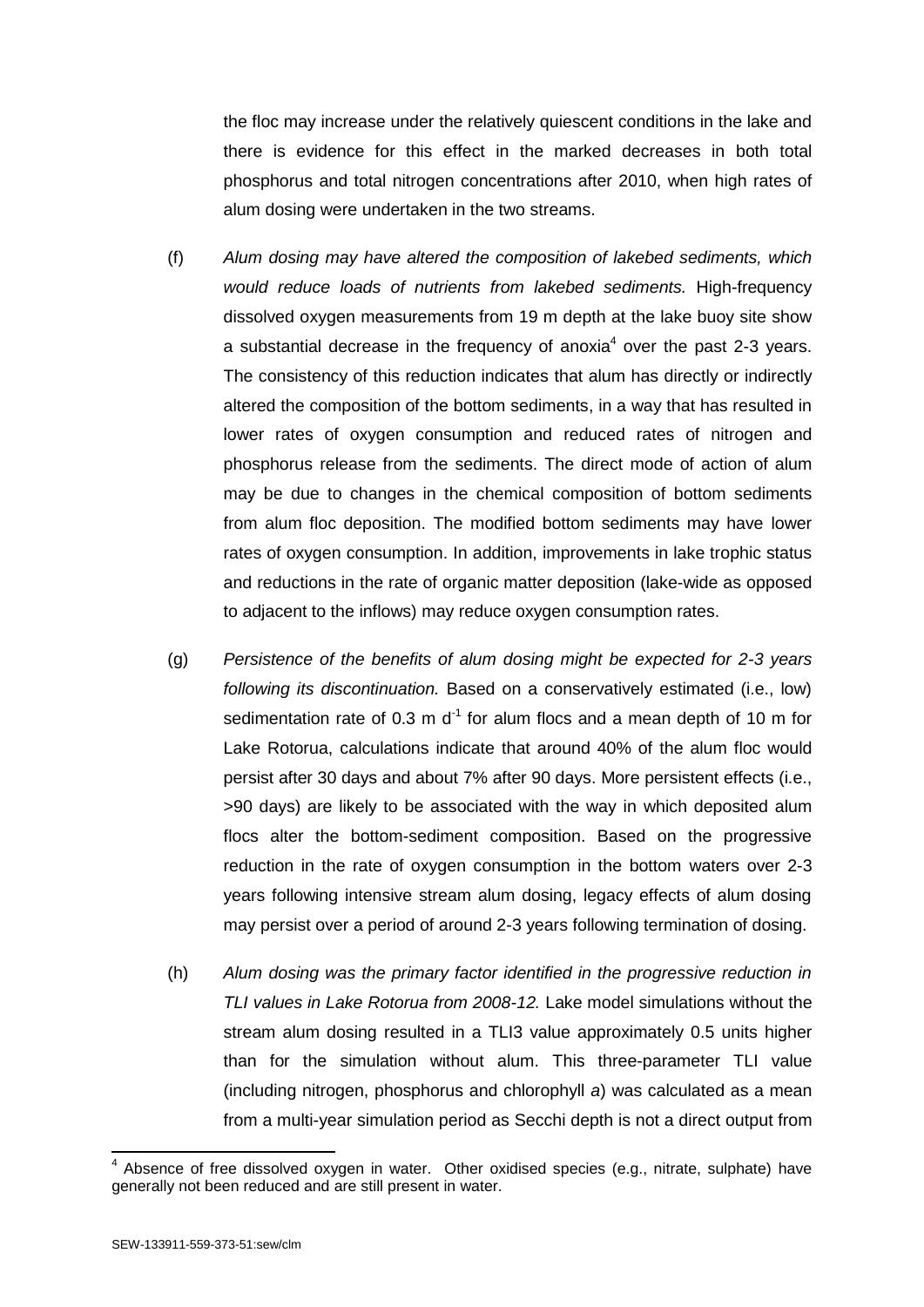the lake model. Without the inclusion of Secchi depth the TLI3 is approximately 0.1 units higher than the four-parameter TLI value which is commonly reported. The simulations suggest that the reduction of TLI in Lake Rotorua through the period of 2008 to 2012 would not have occurred without the dosing of alum, and thus the improvements in water quality are directly attributable to its effects.

- (i) *Attaining the TLI target in 2012, while nitrogen loads were comparatively high, was associated with large reductions in lake water phosphorus concentrations as a result of alum dosing.* Simulations were undertaken with the model DYRESM-CAEDYM to encompass different scenarios of catchment nutrient loads, alum dosing, and additional measures to reduce the phosphorus load to the lake. They indicated that for a scenario of increased nutrient load without any dosing of alum or phosphorus load mitigation (N730; equivalent to a total nitrogen load to the lake of 730 tonnes per year), mean TLI3 for the simulation period would be 5.57. This TLI represents strongly impacted (i.e., degraded) water quality relative to the RLWP TLI targets of 4.2 for Lake Rotorua. Therefore, in the absence of the alum dosing, the TLI would have been much higher than the actual value, and the lake water quality would have been strongly degraded.
- (j) Model simulations indicate that a nitrogen load of 435 t  $y<sup>-1</sup>$ , together with a *proportional reduction in phosphorus load, will achieve the target TLI for Lake Rotorua of 4.2.* DYRESM-CAEDYM model simulations presented in the report indicated that a reduction of catchment total nitrogen loads from 641.5 to 435 t y<sup>-1</sup> and TP loads from 34.5 to 23.4 t y<sup>-1</sup> (DRP reduction from 23 to 15.6 t y<sup>-1</sup>) led to a reduction in the Trophic Lake Index (TLI) to the RLWP target value of 4.2 (equivalent to TLI3 of 4.3). These simulations correspond to the nitrogen load target of 435 t/yr in the PC10 Managed Reduction Target and conform approximately to the nominal phosphorus external catchment load of 37 t yr-1 mentioned in LR M2(c) of PC10.
- (k) *Phytoplankton species composition may be altered with nutrient reduction strategies. It is important to decrease phosphorus loads together with nitrogen loads to reduce the potential for potentially nitrogen-fixing cyanobacteria blooms.* Aside from the simulation mentioned above (paragraph 15j), only model scenarios with alum dosing consistently met or bettered the TLI target for Lake Rotorua. A TLI below target levels was simulated by maintaining the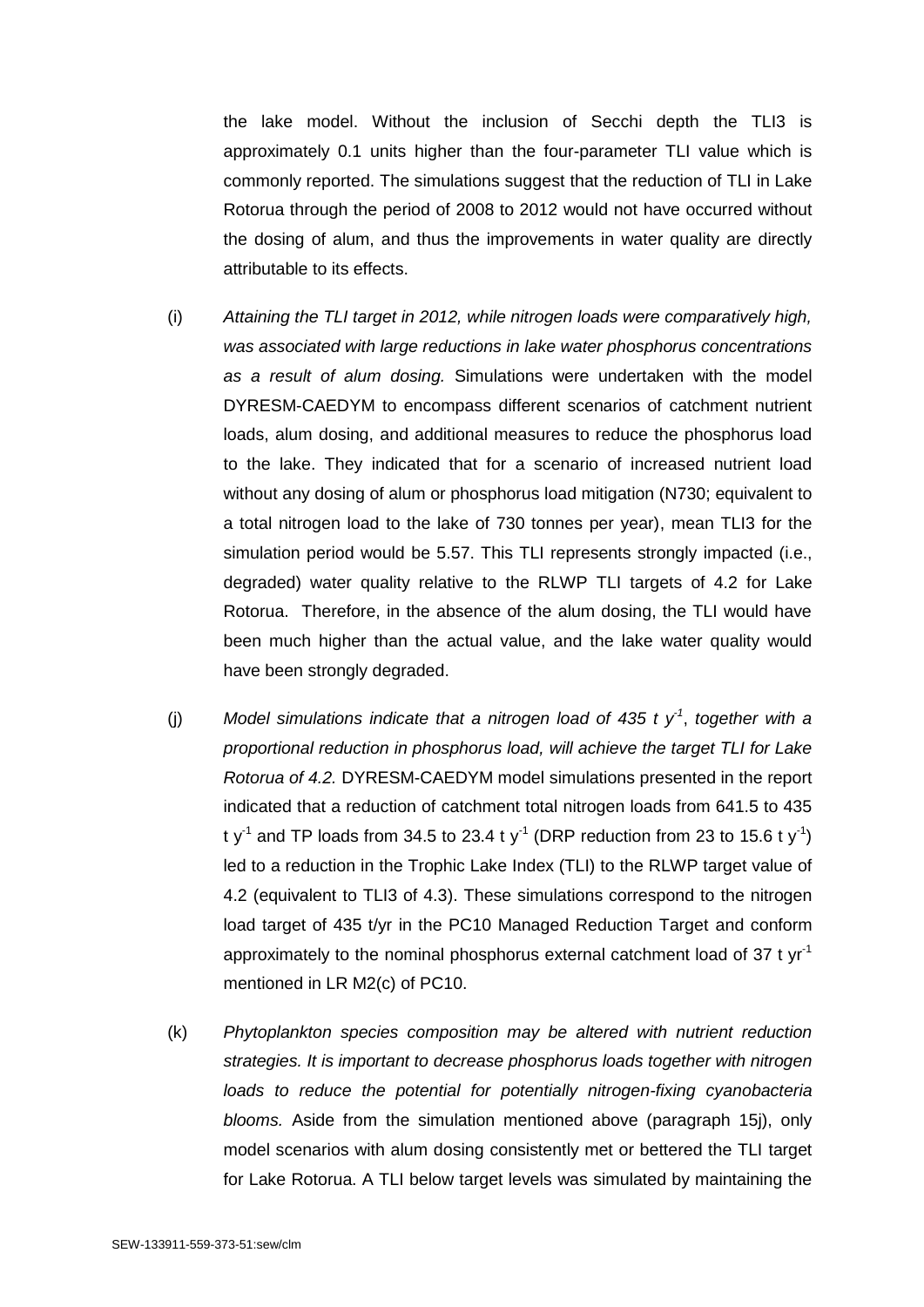current nitrogen load and using a full range of phosphorus reduction measures (a combination of phosphorus external load reductions, alum treatment of inflows, elevated in-lake flocculation of particulate organic material and reduced release of phosphate from the lake sediments). These simulations indicated a shift in the nutrient limitation of phytoplankton from colimitation by nitrogen and phosphorus to predominance of phosphorus limitation under the phosphorus reduction strategies. Indirect evidence of a shift towards phosphorus limitation is indicated in field observations from Lake Rotorua after 2010, specifically very low DRP concentrations and occasional elevated concentrations of nitrate in surface waters.

- (l) *The intensity and sustainability of alum dosing need to be carefully weighed against the management of present and future loads of both nitrogen and phosphorus from catchment land use.* Specifically, in the absence of alum dosing, nitrogen reductions to meet the 435 t/yr PC10 Managed Reduction Target are required because of the large component of natural phosphorus in the total load to Lake Rotorua. This unusually large natural phosphorus load fraction (relative to most other non-volcanic catchments in New Zealand) limits the extent to which the total catchment load of phosphorus can be reduced. This phenomenon is attributable to the large volume of groundwater discharge to the lake, which is DRP-enriched due to dissolution of phosphorus in the rhyolitic pumice bedrock associated with long storage times in the groundwater aquifer. Therefore, without alum dosing, the TLI target will not be attained without reaching the 435 t/yr PC10 Managed Reduction Target as well as the afore-mentioned phosphorus reduction (paragraph 15j). Conversely, phosphorus load reductions need to be achieved in concert with nitrogen load reductions in to reduce dominance by cyanobacteria (blue-green algae) amongst the phytoplankton species assemblage (Smith et al. 2016). This is important to avoid occurrences of blooms and nitrogen-fixation, which are associated with some of the bloomforming cyanobacteria under low water column nitrogen: phosphorus mass ratios.
- (m) *Dual nutrient limitation of phytoplankton (by nitrogen and phosphorus) is common in Lake Rotorua and reaching the 435 t/yr PC10 Managed Reduction Target along with proportional reductions in phosphorus loads will ensure the highest probability of attaining of TLI for Lake Rotorua of 4.2 in the*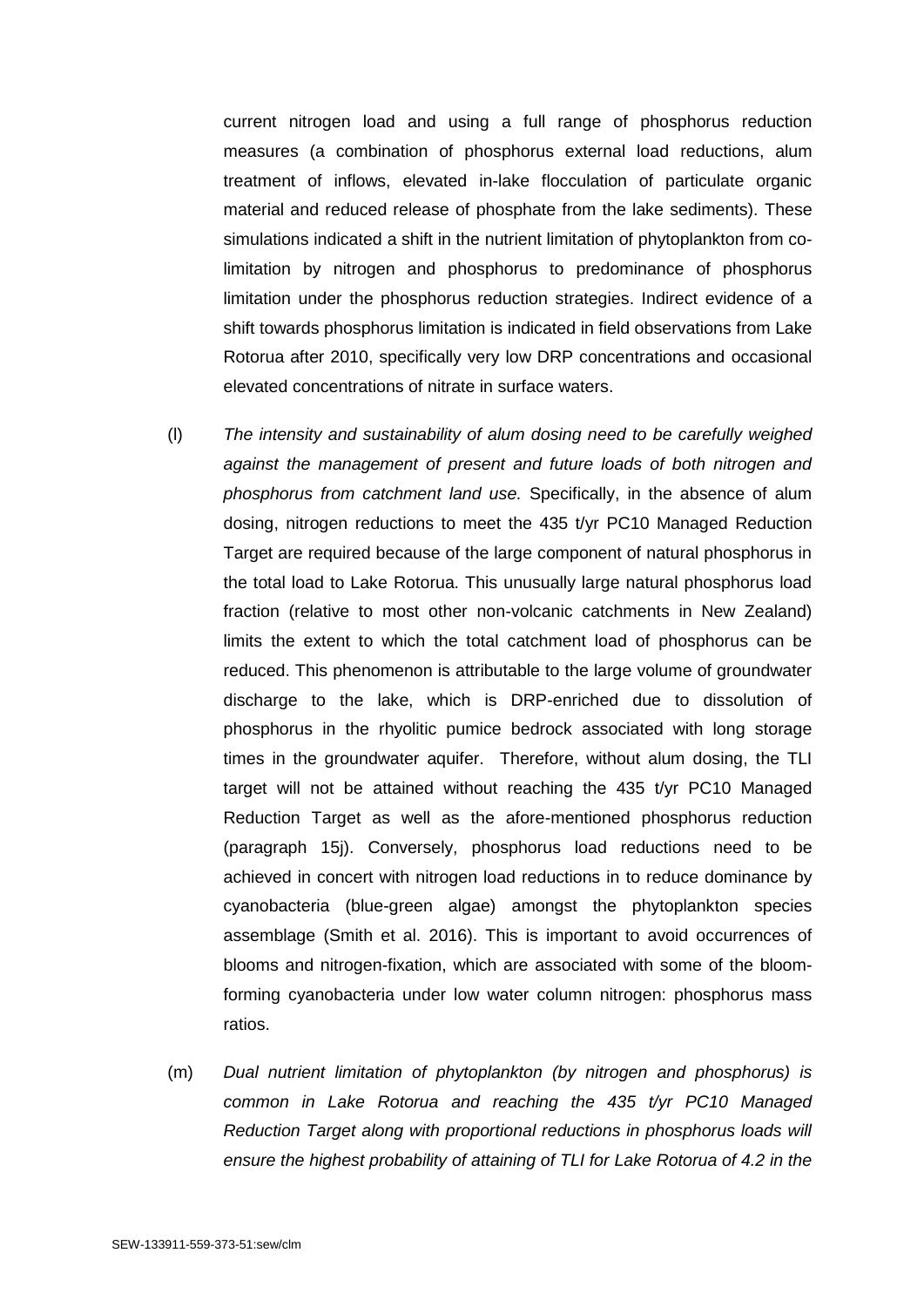*absence of alum dosing.* In considerations of managing nutrient loads for eutrophication control, it has been postulated that if either nitrogen or phosphorus is controlled to growth-limiting levels, then control on the other nutrient can be less stringent or negligible. In the case of sole focus on nitrogen, this would be a risky strategy because of potential for proliferation of cyanobacteria (paragraph 15l). In the case of sole focus on phosphorus, this would also be risky because (i) the study by Abell et al. (2014) using field observations and model simulations suggested that in Lake Rotorua there are locations and times when either nutrient or both can limit phytoplankton growth (i.e., dual limitation), and (ii) periods of strongly N-limited phytoplankton growth were demonstrated in experimental bioassays undertaken during a period of intense alum dosing in 2012. The efficacy of controlling a single nutrient to limit primary production is therefore not well supported by direct measurements (e.g., using bioassays), or model simulations (see Smith et al. 2016).

- 16. Conclusions arising from the report by Tempero et al. (2015a) are given below:
	- (a) Anthropogenic phosphorus loads to Lake Rotorua are estimated to be 22% (expressed as a catchment areal rate of 0.12 kg DRP ha<sup>-1</sup>  $y$ <sup>-1</sup>) of the total DRP load and 48% (0.47 kg P ha<sup>-1</sup> y<sup>-1</sup>) of the total phosphorus load. This fraction of the respective dissolved and total loads is potentially amenable to reductions from catchment management actions.
	- (b) In Rotorua stream sub-catchments where groundwater discharge to the lake is volumetrically dominant, e.g., Hamurana (89.3%) and Awahou (79.6%), the natural contribution to DRP and total phosphorus loads was high, despite extensive agricultural land-use in these catchments. By contrast, subcatchments dominated by surface water discharges, e.g., Ngongotaha (34% groundwater) and Waiteti (15% groundwater), had comparatively high anthropogenic total phosphorus loads, with elevated concentrations of particulate phosphorus.
	- (c) The minor and ungauged catchments contributing to Rotorua, representing drains, small streams (both coldwater and geothermal), overland flow, groundwater discharge to the bed of the lake, discharge below gauged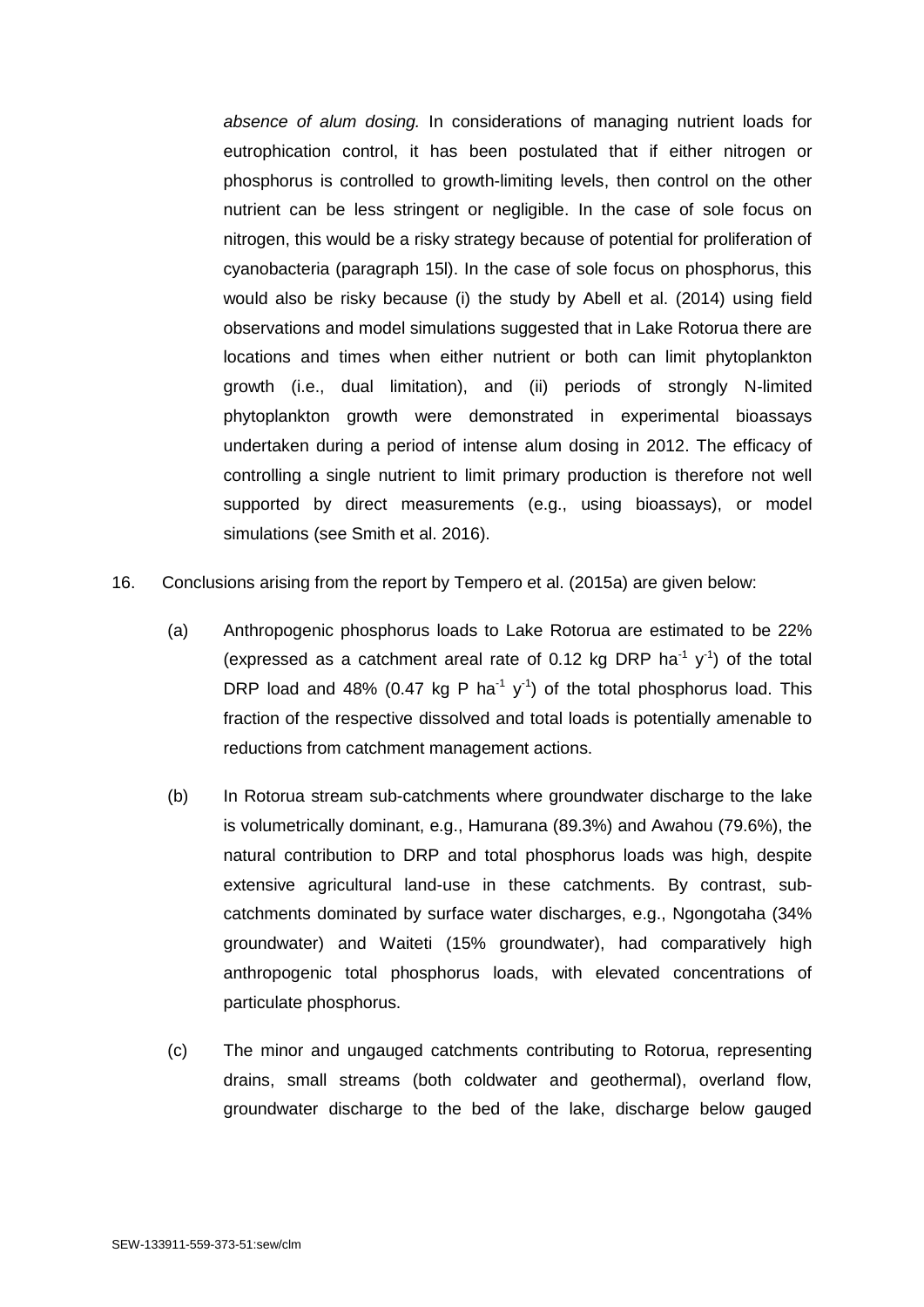stream sites and a residual term, were estimated to contribute 33% of anthropogenic particulate phosphorus loads<sup>5</sup> to Lake Rotorua.

- (d) Modelling results reported in Hamilton et al. (2015) indicate that a reduction in total nitrogen loads from 641.5 to 435 t  $y^{-1}$  and total phosphorus loads from 34.5 to 23.4 t y<sup>-1</sup> (DRP reduction from 23 to 15.6 t y<sup>-1</sup>) would be needed to achieve the TLI target of 4.2. These scenarios used inflow nitrogen concentrations derived from ROTAN (Rutherford et al. 2011) and inflow phosphorus concentrations derived (interpolated) from monthly sampling as no catchment-wide phosphorus model is currently available. The model inputs may therefore have underestimated total phosphorus and DRP loads from stormflow events as these nutrients tend to respond positively to increases in discharge (Abell et al. 2013). The study by Tempero et al (2015a) included stormflow total phosphorus and DRP loadings from the Puarenga, Ngongotaha and Utuhina Streams, resulting in a calculated lake TP load of 48.7 t y<sup>-1</sup> (23.4 t y<sup>-1</sup> anthropogenic) and DRP load of 27.7 t y<sup>-1</sup> (6.1 t y<sup>-1</sup> anthropogenic). Hence, to achieve a TLI target of 4.2 in the absence of alum dosing would require both the 435 t  $y<sup>-1</sup>$  nitrogen load target (PC10) and an estimated reduction in TP of 10–15 t  $y<sup>-1</sup>$ , i.e., anthropogenic TP loading would need to be reduced from c. 23 t  $y^{-1}$  to 8–13 t  $y^{-1}$ .
- 17. Since the publication of these two reports (Hamilton et al. 2015; Tempero al. 2015a), no new information has come to my attention that might alter my conclusions. However, some studies on Lake Rotorua have emerged that further consolidate my stance. Information from these studies is summarised in paragraphs [18] to [19] below.
- 18. Tempero et al. (2015b) undertook a study entitled **"**Ecotoxicological Review of Alum Applications to the Rotorua Lakes". This report was commissioned by the Bay of Plenty Regional Council to provide guidance on a number of concerns associated with alum dosing of the Rotorua lakes, particularly non-target side effects. The findings from this report are that:
	- (a) A conservative dosage of total aluminium that does not exceed 200  $\mu$ g  $I^{-1}$  at pH >6.0 - 8.0, 75 µg  $\vert$ <sup>-1</sup> at pH 5.0 - 6.0 and 25 µg  $\vert$ <sup>-1</sup> at pH 4.0 - 5.0 was suggested, to minimise potential for acute lethal effects. Bioaccumulation and

<sup>-</sup> $5$  At this stage the modelling suggests that future management strategies to address this source of phosphorus could target urban areas and minor and ungauged catchments. This 'residual' load could be investigated further to delineate relative contributions from different sources.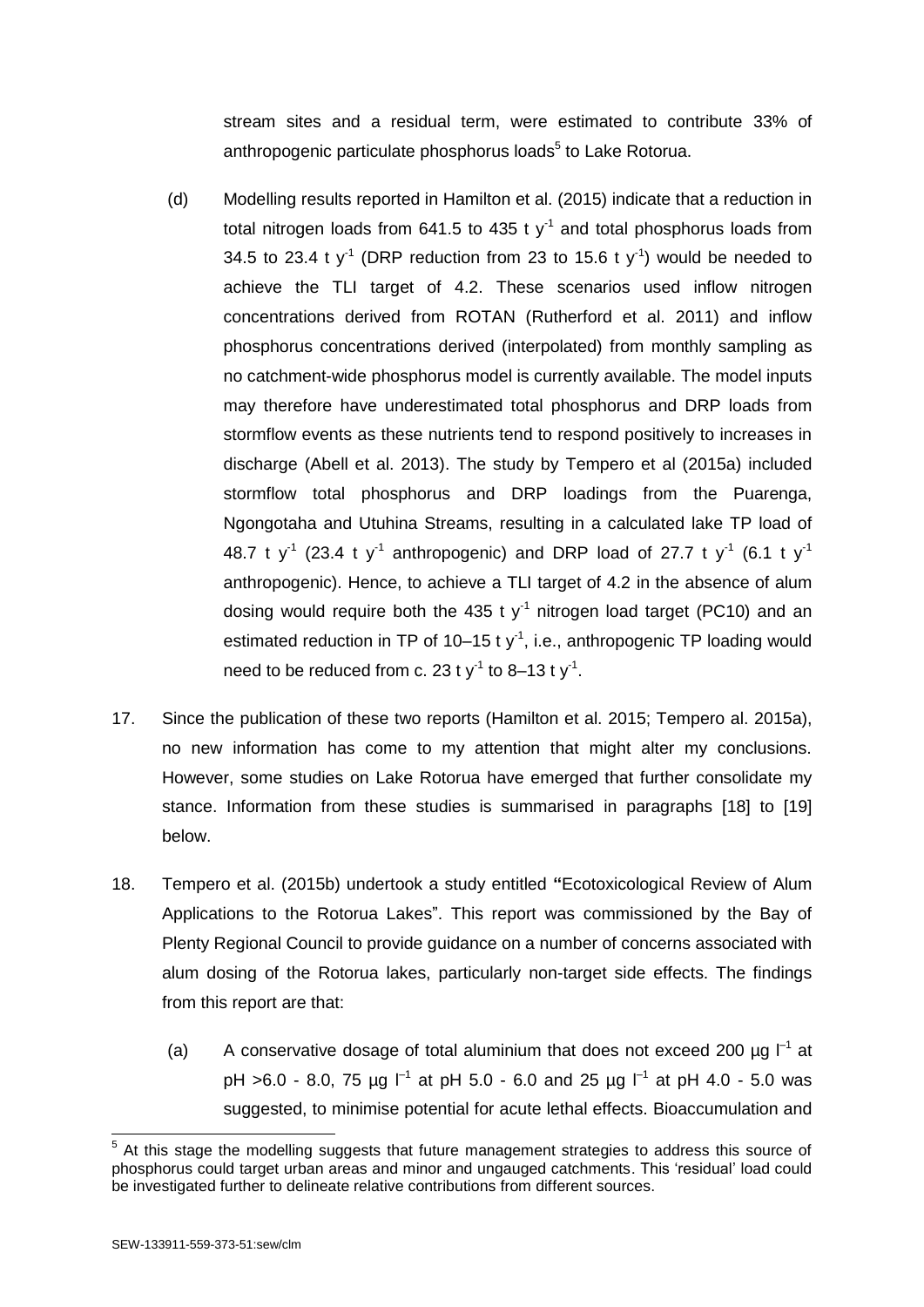biomagnification of aluminium do not generally occur in biota and pHdependent dosing guidelines should help to avoid such occurrences.

- (b) Current alum dose rates and measured water column total aluminium concentrations are below these proposed threshold values. The current alum dosing programme for Lake Rotorua needs to continue to be conservative to avoid the risk of aluminium toxicity due to the low buffering capacity of the lake water. Excess dosing could risk lake water acidification and acute toxicity for biota, either through direct exposure to reduced forms of aluminium  $(AI^{3+})$ or indirectly from pH.
- (c) There is still relatively little information examining the ecological effects of Alfloc formation and deposition. Current dose rates to the Rotorua lakes are unlikely to form significant quantities of Al-floc but effects of floc deposition on biota (e.g., lake bed smothering) have not been studied.
- (d) pH can be elevated in the presence of algal blooms, and this may also render alum dosing not only ineffective but also toxic to biota. A pH sensor was recently positioned on a fixed monitoring buoy in Lake Rotorua to continuously monitor pH and provide evidence of the potential for high pH to interfere with the efficacy of alum use.
- (e) The report noted concerns of Te Arawa Lakes Trust and iwi and hapū in regard to alum dosing; from a cultural perspective and for provision of mahinga kai. The authors did not have expertise to provide commentary on these cultural matters. Nor did the report provide details of plans relating to resource consents for ongoing use of alum.
- (f) It is my opinion that inflow alum dosing has been responsible for major improvements in water quality of Lake Rotorua since its implementation in 2006, and particularly with dosing of a second inflow in 2010. It is also my opinion that alum dosing has led to a delay in actions to reduce catchment nutrient loads because of perceptions that lake water quality is 'satisfactory' and beginning to reach that RLWP target of a TLI value of 4.2. I consider it highly unlikely that catchment phosphorus loads can be controlled to the same degree as has been achieved with alum dosing, in part because alum dosing provides capacity to inactivate both natural and anthropogenic sources of phosphorus. As a consequence, the changes to nutrient loading proposed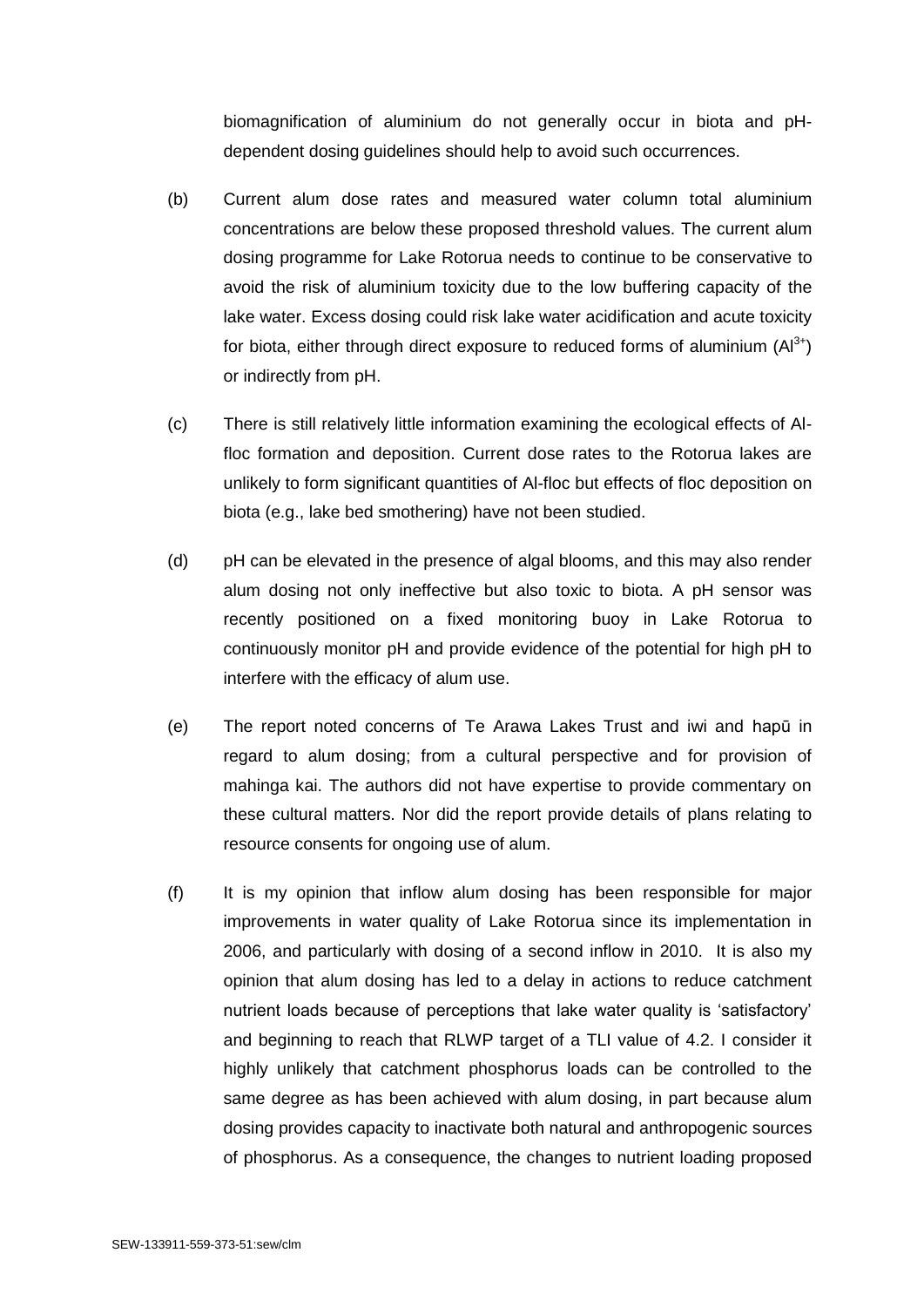under PC10 are a critical, long-term sustainable solution to meeting the RLWP targets for water quality of Lake Rotorua.

- 19. Abell et al. (2015) produced a report entitled: "Lake Rotorua Treated Wastewater Discharge: Environmental Effects Study". This report was commissioned by the Rotorua Lakes Council to provide guidance on the potential impacts of discharging wastewater to the Puarenga Stream or directly to the lake, upon the expiration of irrigation operations at the Land Treatment System (LTS) in the Whakarewarewa Forest. This study involved modelling a number of scenarios of treated wastewater discharges, both with and without the current inflow alum dosing regime. Conclusions from the study were:
	- (a) DYRESM-CAEDYM model simulations emphasised the significant positive contribution that stream alum dosing has had towards achieving TLI targets for the lake, in line with findings in the earlier study (Hamilton et al. 2015).
	- (b) There appears to have been a transition from dominance by nitrogen limitation (only) as was reported in the early 1980s (White et al. 1985) to increased co-limitation. The shift towards dominance of primary limitation by phosphorus when alum effects were included in the model (i.e., the baseline scenario) reflects reduction of dissolved reactive phosphorus in the water column, both in the treated stream inflows, and in the lake due to downstream transport of free aluminium from the alum dosing stations. These results are in agreement with our previous study (Hamilton et al. 2015).
	- (c) The effects of alum were represented 'statistically' by altering parameters that control the rates of bed sediment phosphorus release and particulate organic matter settling. Although these changes were based on mechanistic principles, there was a lack of representation of daily fluctuations in alum dosing rates and dynamic changes to sediment nutrient stores. This may have contributed to model uncertainty in the earlier study (Hamilton et al 2015).

#### **Basis of my opinion**

20. The studies that provided the basis of my opinion on the subject matter are derived from intellectually proven methodologies, as well as the use of predictive models that have been extensively documented and published both locally and internationally.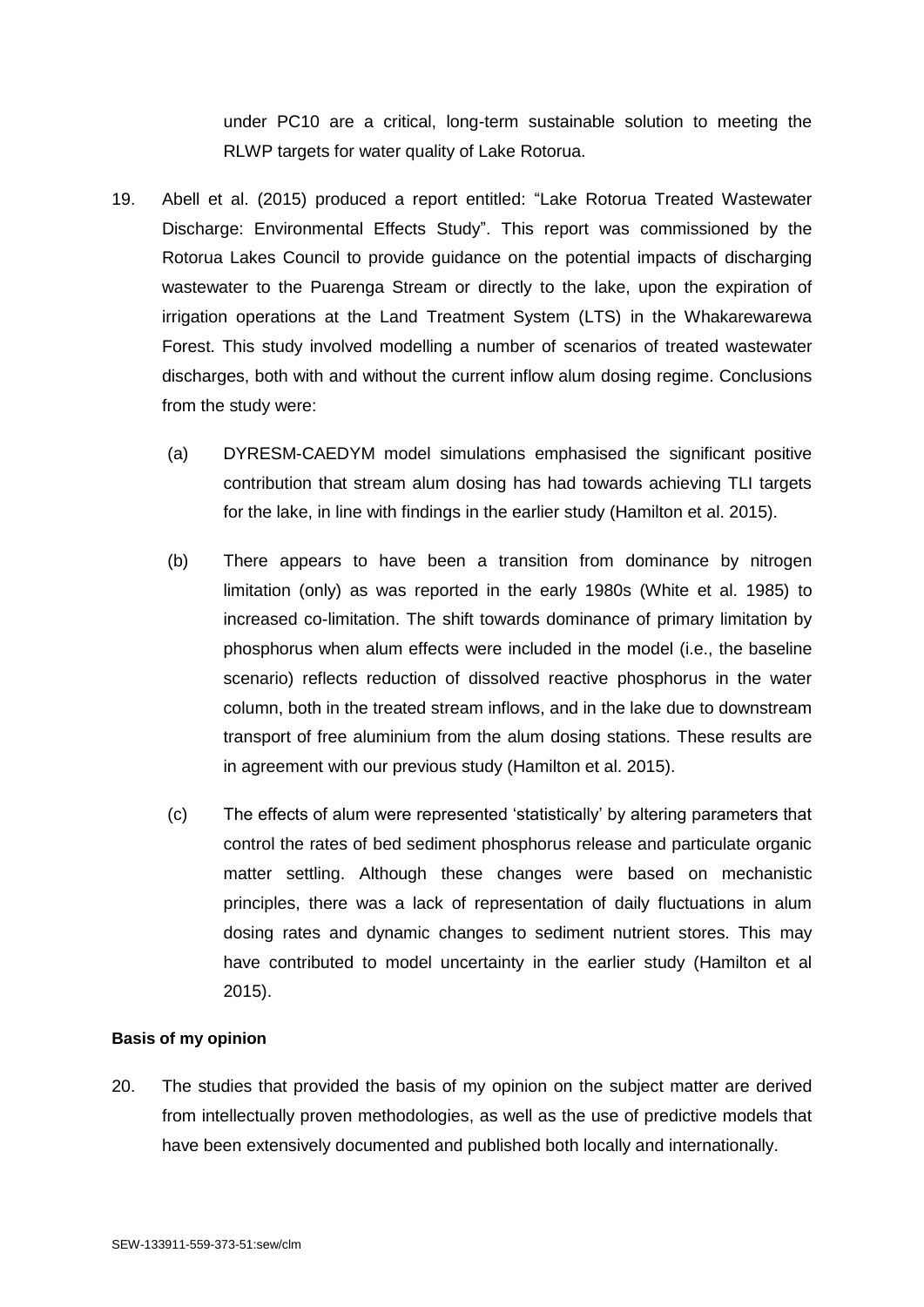- (a) In **Paper 1** (Hamilton et al. 2015)**,** modelling was informed on the basis of the DYRESM-CAEDYM model. The 1-D model DYRESM-CAEDYM comprises a hydrodynamic model (DYRESM- Dynamic Reservoir Simulation Model) that is coupled to a water quality model (CAEDYM- Computational Aquatic Ecosystem Dynamic Model). DYRESM-CAEDYM is the most widely cited aquatic ecosystem model in the scientific literature (Trolle et al., 2012) and Hamilton was the original developer of the CAEDYM model. The model has been applied to several lakes in New Zealand for simulations over many years, to understand in lake processes and inform management decisions.
- (b) Specifically, the DYRESM-CAEDYM model was used to predict how Lake Rotorua will respond to reductions in external loads, using various nitrogen and phosphorus loading with and without inflow alum dosing. DYRESM-CAEDYM was calibrated against field data for a three-year period between July 2004 and June 2007 for variables of temperature, dissolved oxygen, DRP, TP, ammonium, nitrate and TN concentrations. Monthly samples collected and analysed by BoPRC were used to assess model performance. Scenarios were simulated using runs of the model over the period July 2007 to December 2012, corresponding to the period of alum dosing to inflows.
- (c) In **Paper 2,** mean annual discharge (MAD) was estimated individually for nine major stream sub–catchments of Lake Rotorua, and a combined MAD was estimated for other minor and ungauged stream sub–catchments. Natural stream phosphorus concentrations were derived from published values based on the River Environment Classification (REC) land classes within the lake catchment. Natural groundwater phosphorus concentrations were derived from published relationships between groundwater age and phosphorus concentrations in the Rotorua sub–catchments.
- (d) Total phosphorus and DRP loads were calculated for each inflow for the period 2007–2014 ('contemporary loads') using the daily discharge estimates and time series of estimated daily mean concentrations of each nutrient species (TP, DRP) for each inflow. Daily loads were then summed to calculate annual loads. Natural loads for each inflow were subtracted from contemporary loads to estimate anthropogenic loads.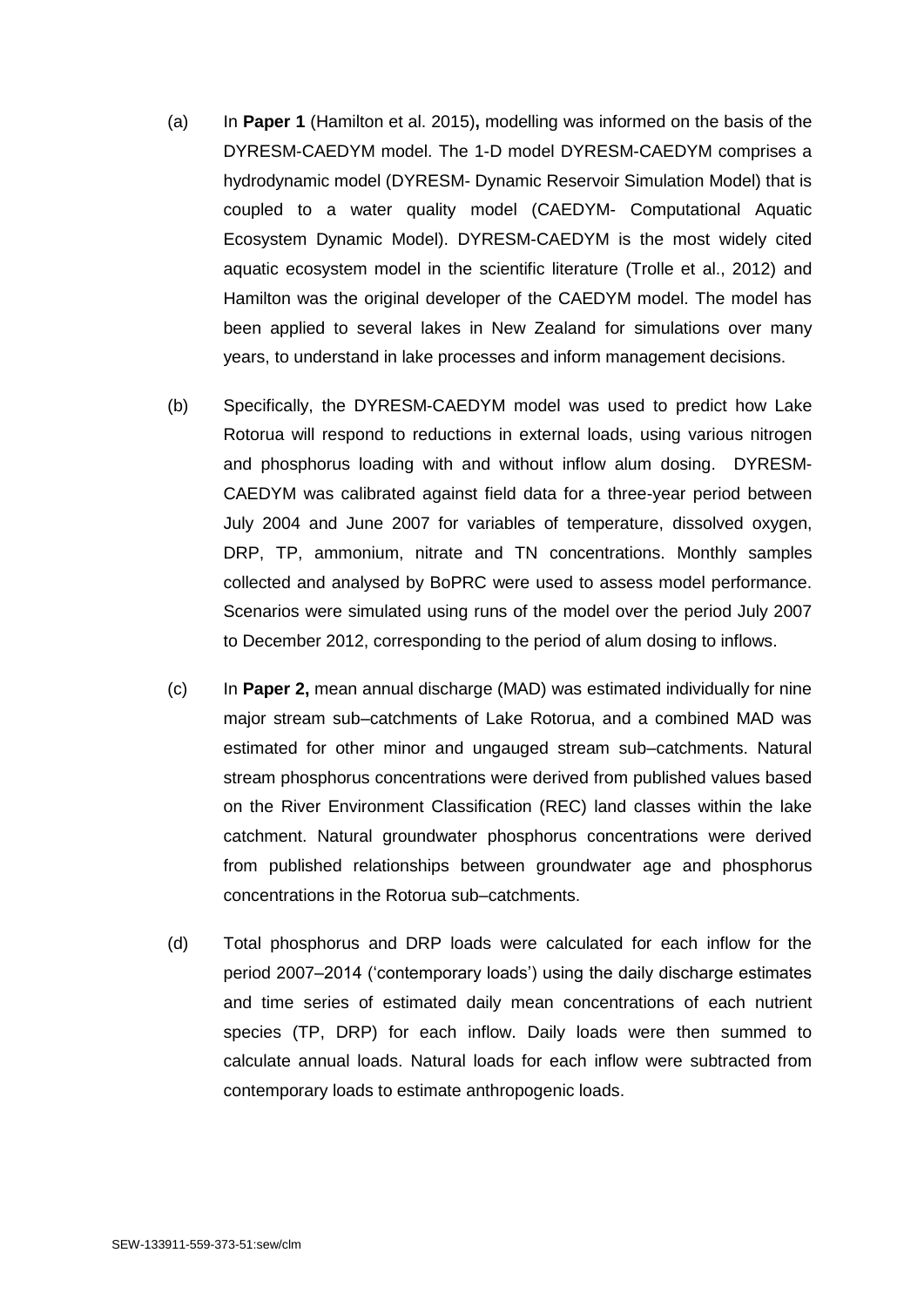## **Reports/Update**

- 21. A report (Morgenstern et al. 2015) presents a different opinion from our earlier submission in terms of the nutrient dynamics of Lake Rotorua. Specifically, in the Morgenstern et al. (2015) study, authors analyse hydrochemistry data and conclude that "the only effective way to limit algae blooms and improve lake water quality in such environments is by limiting the nitrate load". While the paper provides an important contribution to understanding groundwater processes in the lake catchment, it contradicts the current strategy of limiting both phosphorus and nitrogen loads to Lake Rotorua and advocates only for nitrogen control. Based on literature that supports our assessment, we presented a peer-reviewed and published rebuttal that the conclusions reached by the study about lake water quality should be disregarded. These reasons are highlighted below.
	- (a) A key issue is that the authors have considered only nutrient sources and have neglected to consider nutrient sinks in drawing their conclusion. In-lake processes typically reduce ambient lake surface water concentrations of  $PO<sub>4</sub><sup>-3</sup>$  to levels much lower than those in the main inflowing streams; one such important process is biological uptake and subsequent sedimentation of particulate organic material. Thus, while concentrations of  $PO_4^{-3}$  in inflows may exceed some defined threshold at which P does not limit net phytoplankton production (based on other limiting factors), concentrations in the lake may be considerably below this threshold, with phytoplankton biomass accumulation in the lake P-limited at times.
	- (b) The authors' conclusion that N-only control should be adopted is based on their inference that natural P loads greatly dominate those from anthropogenic sources, and the fact that anthropogenic loads are much easier to reduce than natural loads.
	- (c) The authors' conclusions are based only on consideration of groundwater processes. A strategy of only "limiting the nitrate load" would unduly inhibit the timelines over which lake water quality objectives could be achieved. This is due to the unresponsive nature of catchment nitrate loads, which the authors have effectively demonstrated. In our paper we indicate that wider consideration of nutrient pools and transport processes (e.g. internal loading and overland flow) leads to the conclusion that dual control of N and P is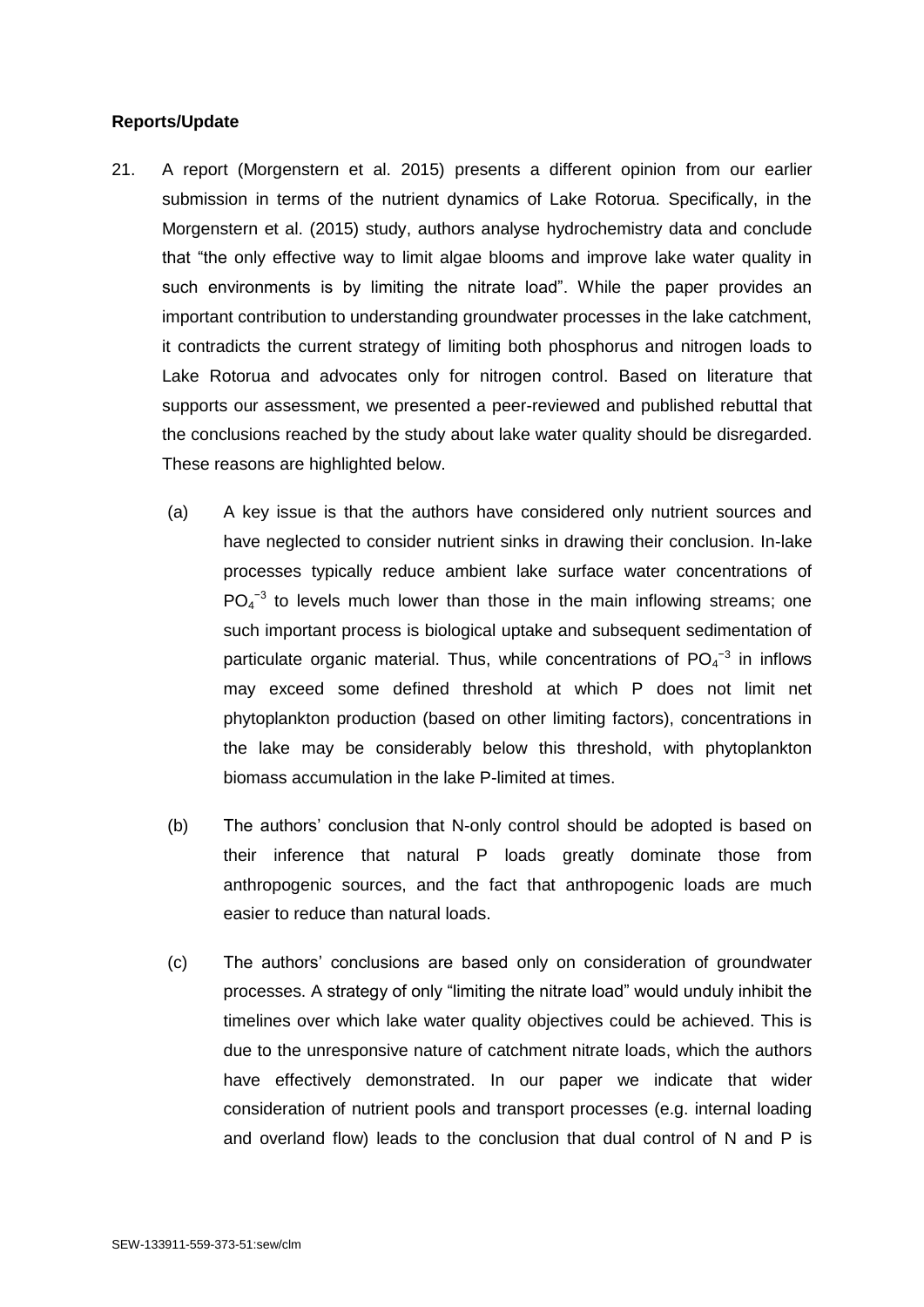more efficient than focusing solely on controlling nitrate loading to address eutrophication.

- (d) Focusing only on controlling external nitrate loads to the lake is likely to reduce the N : P ratio in lake water. This has the potential to promote greater relative abundance of undesirable cyanobacteria in the lake.
- (e) A recently published study (Dada and Hamilton 2016) demonstrated strong positive relationships between *E. coli* counts at Lake Rotorua and particulate inorganic phosphorus or total phosphorus concentrations in water samples from Lake Rotorua inflows.
- (f) Based on an approach that wholly focuses on nitrogen reduction, most recent ROTAN-Annual modelling (Rutherford 2016), it was predicted that it will take nearly 25 years for nitrogen reductions specified by BoPRC to reduce lake loads to within 25% of the target  $(405 \t{ t y}^{-1})$ . Even then, steady-state may not be reached until after 2100 (as will be detailed in Dr Rutherford's evidence).

# 22. **Conclusion**

- (a) Since the mid- 2000s, there has been a general decline in the TLI of Lake Rotorua (i.e. improved water quality; Abell et al., 2012; Smith et al., 2016), and the annual average TLI reached the lake target in 2012 and 2014 (BoPRC et al., 2015a).
- (b) Based on our findings, a significant factor contributing to recent improvement in water quality is the action of dosing aluminium sulfate (alum) to two stream inflows, initiated in one inflow in 2006 and the second in 2010.
- (a) This action has reduced dissolved phosphorus concentrations in the two treated streams, while excess alum has also contributed to further reducing ambient dissolved P concentrations in the lake to a level where phosphorus limitation of phytoplankton biomass accumulation is likely to occur.
- (b) Despite this success, there are long-term risks associated with the technique (Tempero, 2015) and there is recognition that, although such geoengineering solutions can be a useful component of a wider range of restoration actions, they are not a substitute for long-term sustainable reductions in nutrient loads from the wider catchment. The intensity and sustainability of alum dosing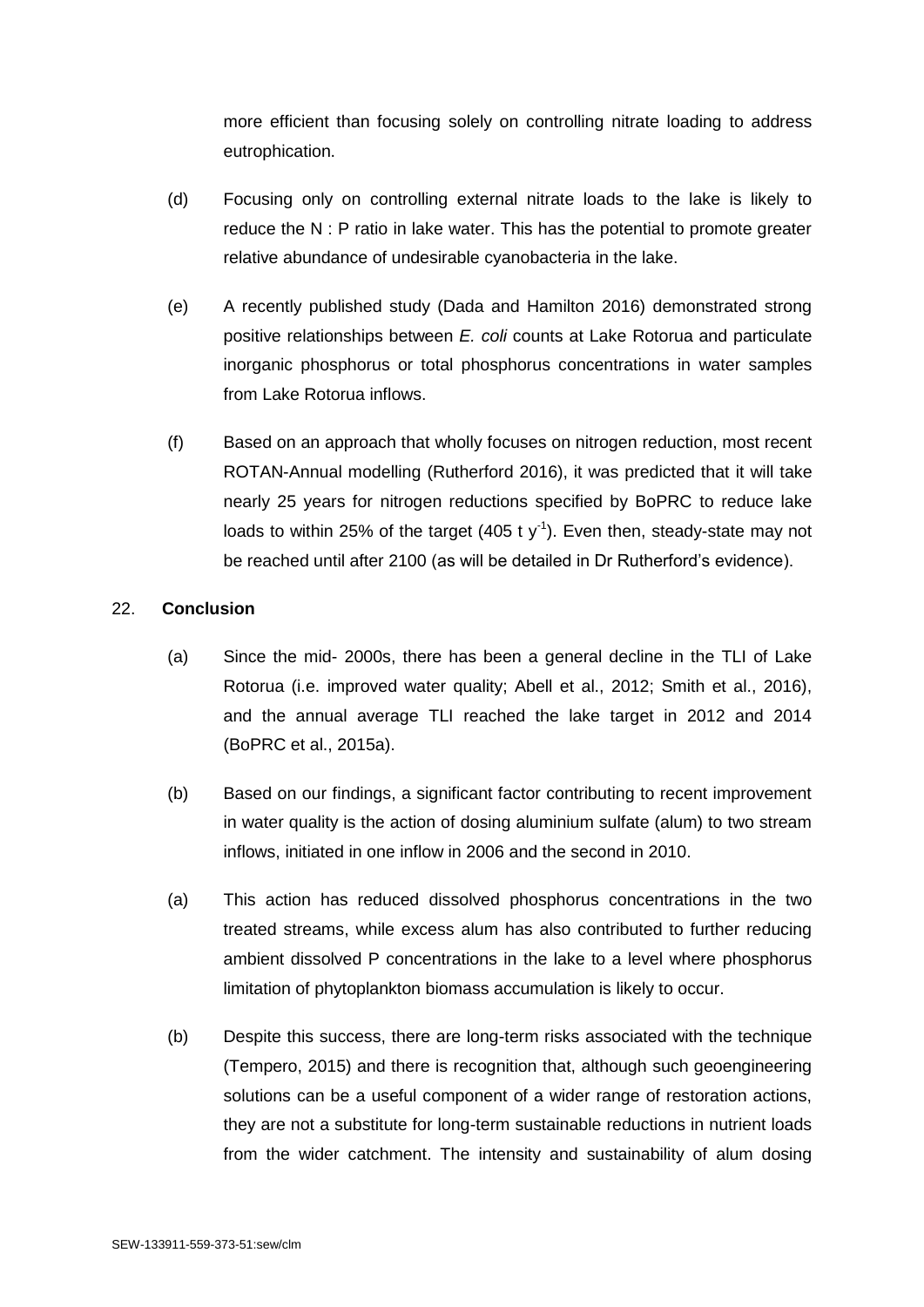need to be carefully weighed against the management of present and future loads of both nitrogen and phosphorus from catchment land use.

(c) A strategy of controlling both nitrogen and phosphorus loads to Lake Rotorua provides the safest and most sustainable mechanism to improve water quality and increase water clarity in Lake Rotorua, by increasing the duration and area over which phytoplankton are strongly nutrient limited.

### **Background materials and reports referenced**

- 23. In the course of preparing this evidence I have had regard to the following documents and materials:
	- (a) Abell J, Stephens T, Hamilton DP, McBride C, Scarsbrook M. 2012. Analysis of Lake Rotorua water quality trends: 2001-2012.ERI Report No. 10. Report prepared in response to Environment Court mediation, 21 November 2012. Environmental Research Institute, University of Waikato, Hamilton. Available at: [http://www.waikato.ac.nz/eri/research/publications.](http://www.waikato.ac.nz/eri/research/publications)
	- (b) Abell, J. M., Hamilton, D. P., and Rutherford J. C. 2013. Quantifying temporal and spatial variations in sediment, nitrogen and phosphorus transport in stream inflows to a large eutrophic lake. Environmental Science - Processes & Impacts 15: 1137-1152.
	- (c) Abell, J. M., and Hamilton, D. P. 2014. Biogeochemical processes and phytoplankton nutrient limitation in the inflow transition zone of a large eutrophic lake during a summer rain event. Ecohydrology DOI: 10.1002/eco.1503.
	- (d) Abell, J. M., McBride, C. M., and Hamilton, D. P. 2015. Lake Rotorua Wastewater Discharge Environmental Effects Study. Client report prepared for Rotorua Lakes Council. Environmental Research Institute Report 60, The University of Waikato, Hamilton, New Zealand. Available at: http://www.waikato.ac.nz/eri/research/publications.
	- (e) BoPRC [Bay of Plenty Regional Council] 2015a. State of the Environment Monitoring Data. Provided by: Scholes, P., Environmental Scientist, Bay of Plenty Regional Council.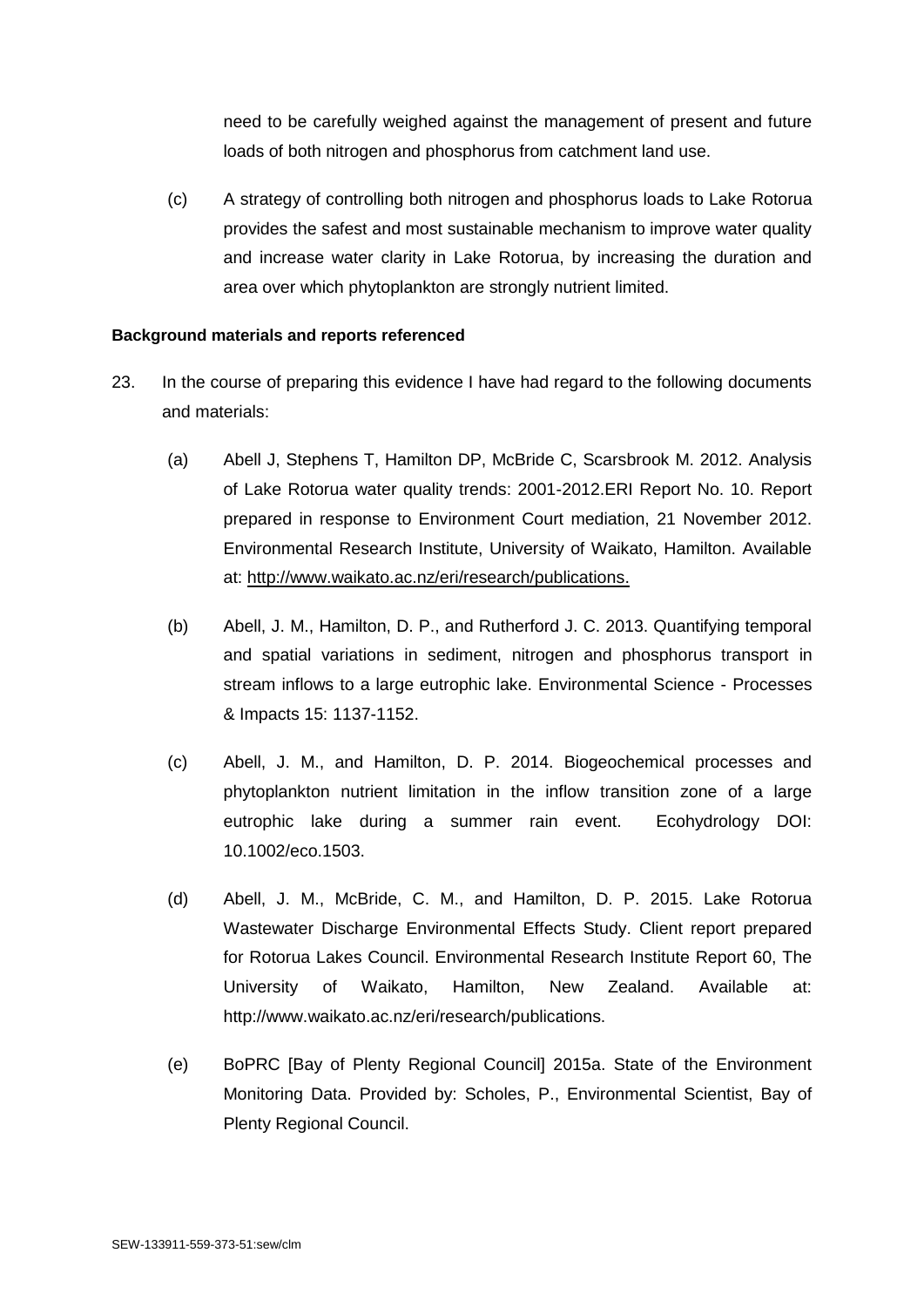- (f) BoPRC [Bay of Plenty Regional Council] 2015b. A Statement of the Significance of Phosphorus and Nitrogen in the Management of Lakes Rotorua/Rotoiti. Statement prepared by the Rotorua Water Quality Technical Advisory Group. Available at: http://www.boprc.govt. nz/media/34320/TechReports-040101-SignificancePandN.doc.
- (g) Burger, D. F., Hamilton, D. P., Hall, J. A., and Ryan, E. F. 2007. Phytoplankton nutrient limitation in a polymictic eutrophic lake: community versus species-specific responses. Fund. Appl. Limnol. 169: 57-68.
- (h) Burger, D. F., Hamilton, D. P., Pilditch, C. A., & Gibbs, M. M. 2007. Benthic nutrient fluxes in a eutrophic, polymictic lake. Hydrobiologia 584(1): 13-25.
- (i) Dada, A. C., & Hamilton, D. P. 2016. Predictive models for determination of *E. coli* concentrations at inland recreational beaches. Water, Air, & Soil Pollution 227(9): 347.
- (j) Douglas, G. B., Hamilton, D. P., Robb, M. S., Pan, G., Spears, B. M., Lurling M. 2016. Guiding principles for the development and application of solidphase phosphorus adsorbents for freshwater ecosystems. Aquatic Ecology doi:10.1007/s10452-016-9575-2.
- (k) Hamilton, D. P., Özkundakci, D., McBride, C. G., Ye, W., Luo, L., Silvester, W., & White, P. 2012. Predicting the Effects of Nutrient Loads, Management Regimes and Climate Change on Water Quality of Lake Rotorua. Centre for Biodiversity and Ecology Report 123, The University of Waikato, Hamilton, 71 pp.
- (l) Hamilton D.P., McBride C.G. and Jones H.F.E 2014. Assessing the Effects of Alum Dosing of Two Inflows to Lake Rotorua against External Nutrient Load Reductions: Model Simulations for 2001-2012. Environmental Research Institute Report 49, The University of Waikato, Hamilton, 56 pp.
- (m) Hong, H., Qiu, J., & Liang, Y. 2010. Environmental factors influencing the distribution of total and fecal coliform bacteria in six water storage reservoirs in the Pearl River Delta Region, China. J. Environ. Sci 22(5): 663-668.
- (n) Morgenstern, U., Daughney, C. J., Leonard, G., Gordon, D., Donath, F. M., and Reeves, R. 2015. Using groundwater age and hydrochemistry to understand sources and dynamics of nutrient contamination through the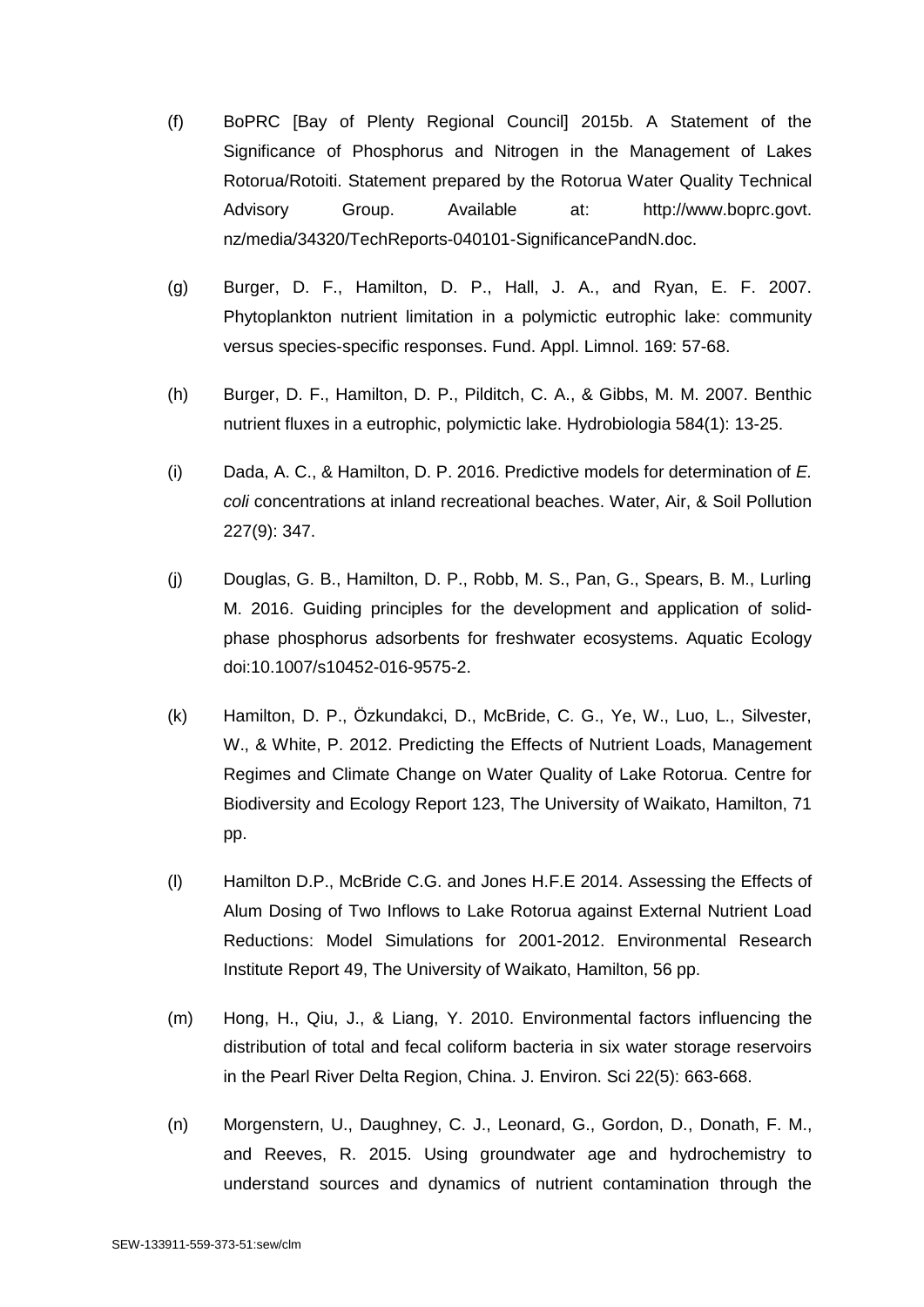catchment into Lake Rotorua, New Zealand, Hydrol. Earth Syst. Sci., 19, 803- 822, doi:10.5194/hess-19-803-2015.

- (o) Reynolds, C. S. 2006. The Ecology of Phytoplankton. Cambridge University Press, Cambridge, UK, 552 pp.
- (p) Rutherford, K. 2003. Lake Rotorua Nutrient Load Targets, NIWA Client Report HAM2003-155, National Institute of Water and Atmospheric Research, Hamilton.
- (q) Rutherford, K. 2008. Nutrient Load Targets for Lake Rotorua A Revisit. NIWA Client Report HAM2008-080, National Institute of Water and Atmospheric Research, Hamilton.
- (r) Rutherford, K. 2016. Predicting Nitrogen Inputs to Lake Rotorua Using ROTAN-Annual. Report Prepared for Bay of Plenty Regional Council by NIWA. September 2016. Draft Version, 42 pp.
- (s) Rutherford, J. C., Pridmore, R. D., and White. E. 1989. Management of phosphorus and nitrogen inputs to Lake Rotorua New Zealand, J. Water Res., ASCE 115: 431-439.
- (t) Rutherford, J. C., Dunmov, S. M., and Ross, A. H. 1996. Predictions of phosphorus in Lake Rotorua following load reductions. New Zeal J Mar Fresh, 30: 383-386.
- (u) Rutherford, K., Palliser, C, and Wadwha, S. 2011. Prediction of Nitrogen loads to Lake Rotorua using the ROTAN model. Report Prepared for Bay of Plenty Regional Council. NIWA Client Report HAM2010-134.
- (v) Schindler, D. W., Hecky, R. E, Findlay, D. L., Stainton, M. P., Parker, B. R., Paterson, M. J., Beaty, K. G., Lyng, M., and Kasian, S. E. 2008. Eutrophication of lakes cannot be controlled by reducing nitrogen input: results of a 37-year whole-ecosystem experiment. PNAS 105: 11254-11258.
- (w) Schindler, D. W. 2006. Recent advances in the understanding and management of eutrophication. Limnology and Oceanography 51(1): 356- 363.